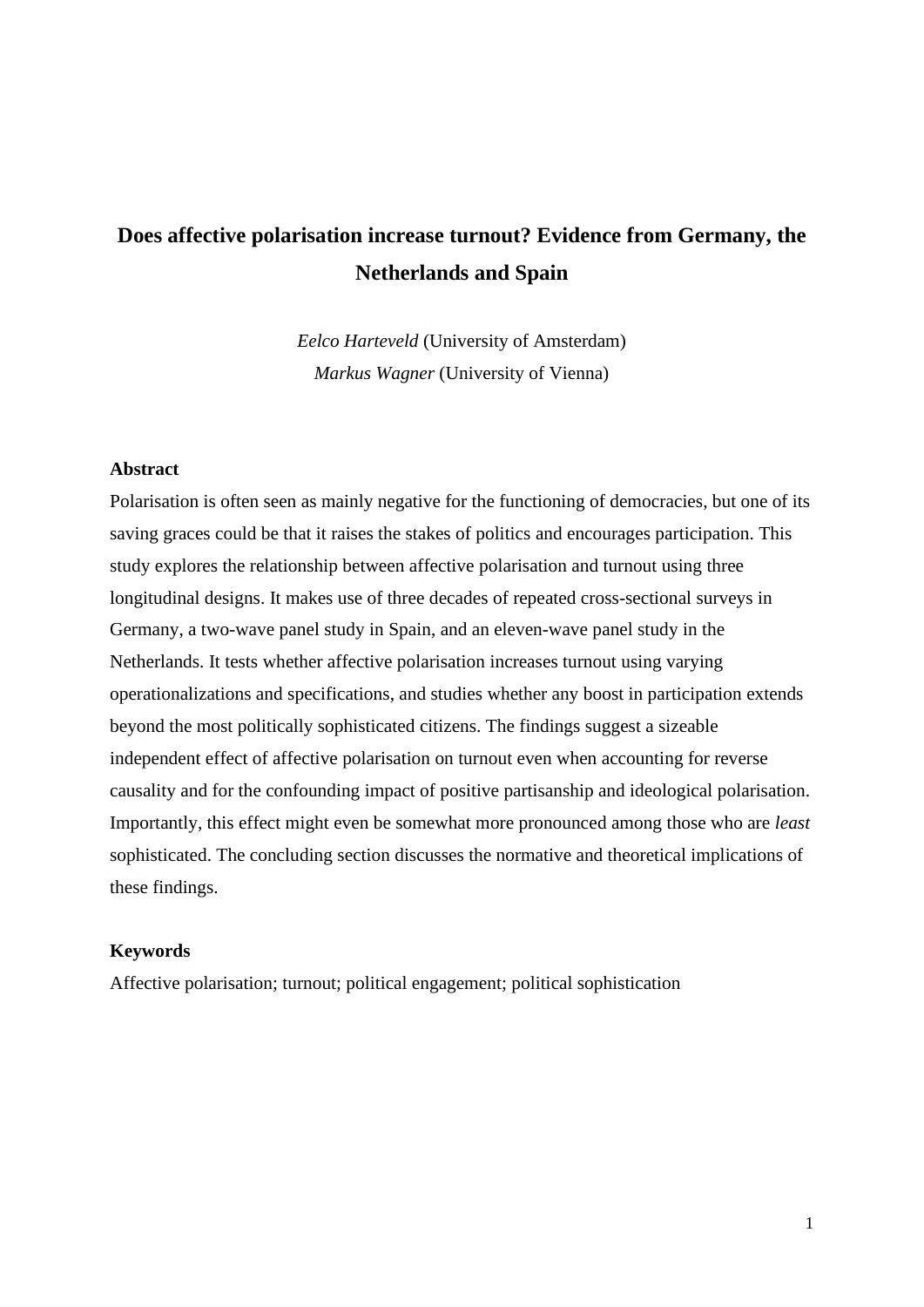## **Introduction**

Dislike for opposing parties and partisans has recently become a dominant theme in the analysis of political competition. Extensive research has shown that negative partisanship and affective polarisation are on the rise in the United States (Iyengar et al. 2019), but recent work has provided evidence of their importance in many other contexts too (Westwood et al. 2018; Helbling and Jungkunz 2020; Gidron et al. 2020; Wagner 2021). In this line of research, affective polarisation is generally seen as a dangerous development, with scholars highlighting potential negative consequences in terms of the erosion of democratic norms, the decline of social trust and the increase in partisan prejudice and discrimination.

In contrast, far less scholarly attention has been given to possible benevolent consequences of affective polarisation (see also Borbáth et al. 2022, in this issue). A potential saving grace – or at least a blessing in disguise – of affective polarisation could be that it increases engagement with, and participation in, politics. Interestingly, a recent influential review article (Iyengar et al. 2019) makes no mention of potential mobilizing effects of affective polarisation, and there has been little research on this possibility (with the partial exceptions of Ward and Tavits 2019 and Wagner 2021). Yet, the argument for why affective polarisation may increase political participation is simple: the greater the dislike of other parties, the more is at stake in political competition (Ward and Tavits 2019). By turning political opponents into enemies, participating in politics becomes more important simply to keep them out of power. While rational-choice research noted that it is irrational for any individual to invest time in going to the ballot box (Downs 1957; Riker and Ordeshook 1968), group politics might be a force that drives electoral participation (Edlin et al. 2007). By linking politics to intergroup conflict, affective polarisation may make voters care about politics more than ideological disagreements do. In this respect, affective polarisation can be seen as the oxygen of democracy: while it is needed to keep democracy breathing, an excess can make everything go up in flames.

Although the link between affective polarisation and turnout has largely been ignored in existing research, there is some, albeit limited, empirical evidence of such an effect. Using cross-national, cross-sectional data from the Comparative Study of Electoral Systems (CSES), Ward and Tavits (2019) and Wagner (2021) operationalize affective polarisation based on individual-level variation in like-dislike scores for parties and document that higher levels of such polarisation are associated with higher reported turnout at elections. This correlation dovetails with the – more impressionistic – observation that turnout has gone up recently in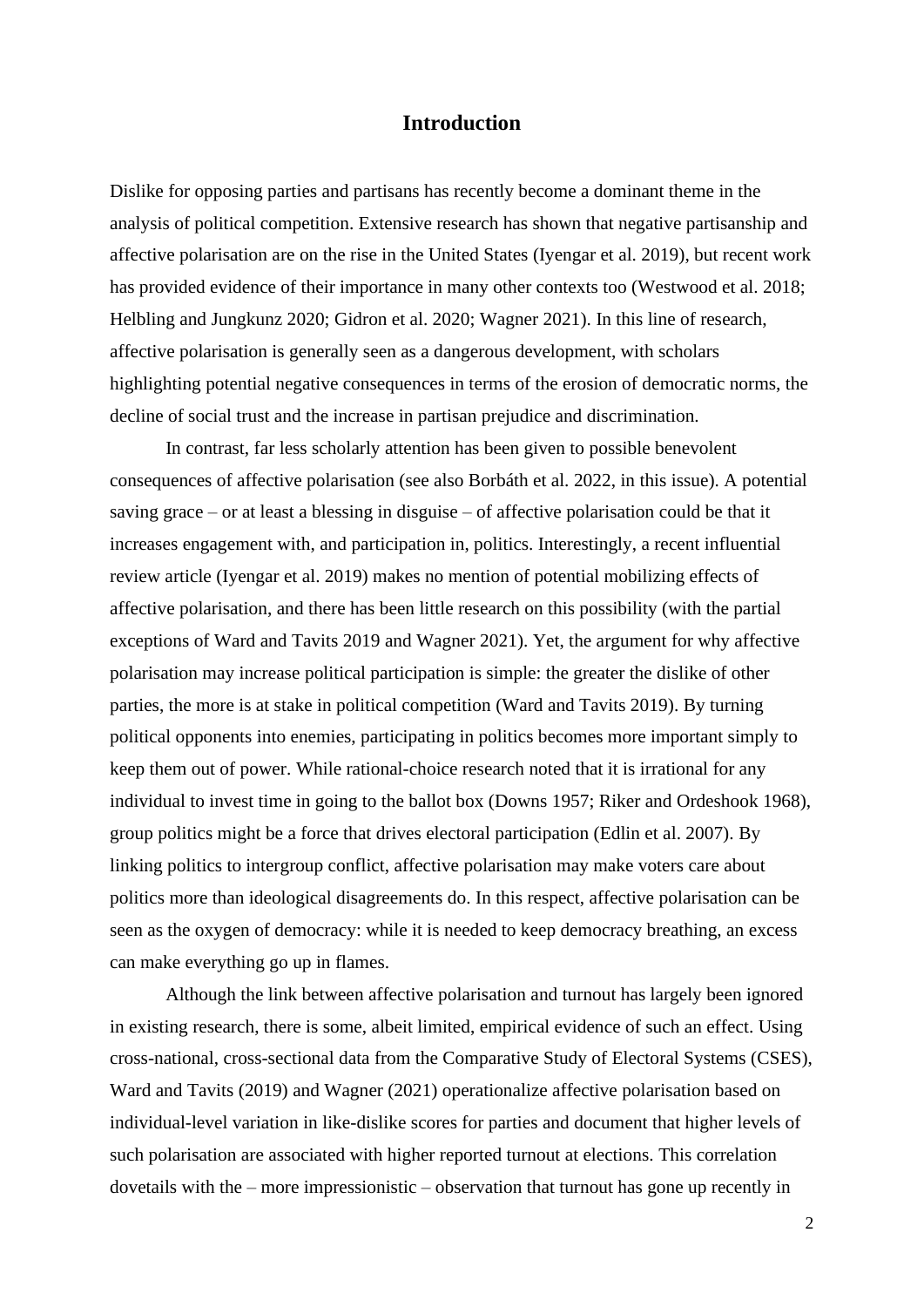elections that were characterized by deep partisan divisions, such as in the United States or the United Kingdom.

While important cross-sectional evidence thus exists, the insights from such studies are necessarily limited for four reasons. First, the relationship between polarisation and turnout might be reciprocal. Turning out to vote could increase people's engagement with politics, which in turn could heighten the extent to which they loathe their opponents. Second, affective polarisation is likely to be highly correlated with other individual-level characteristics such as personality and interest. Third, given that affective polarisation varies strongly between countries (Reiljan 2019; Gidron et al. 2020; Wagner 2021), correlations at the aggregated level might be confounded by factors at the polity level. Fourth, assessing the impact of polarisation on turnout is difficult using postelection studies, which take place *after*  elections; this means that levels of affective polarisation might reflect developments since the vote took place, leading to incorrect inferences about the link between turnout and polarisation. These four limitations of existing studies motivate our examination across time, both within individuals using panel studies and between individuals using time-series crosssection data.

In assessing the impact of affective polarisation on turnout, our study also accounts for two important related phenomena: positive partisanship and ideological (or programmatic) polarisation. As we discuss below, there is extensive evidence that positive partisanship and ideological polarisation both positively affect political participation. Both phenomena are strongly related to affective polarisation; in the case of positive partisanship, this relationship is even intrinsic as positive in-party feelings are usually studied as a component of affective polarisation. Yet, affective polarisation is distinct from both partisanship and ideological polarisation as it also captures outgroup dislike, and this may provide an additional mobilising motivation. Analyses that claim to uncover an independent effect of affective polarisation on turnout and participation need to account for these two confounders (Wagner 2021).

Finally, rather than assuming monolithic effects, it is important to consider how the effects of affective polarisation might differ between groups of citizens. Here, we build on studies of party polarisation suggest that that effects on turnout are moderated by political sophistication (Rogowski 2014; Moral 2017) and model such interactions explicitly.

Our paper aims to contribute to our understanding of the mobilizing effect of affective polarisation using a combination of three studies that, together, add substantively to the limited findings from earlier research. All three studies consist of data collected at multiple points in time, allowing us to study the relationship between affective polarisation and turnout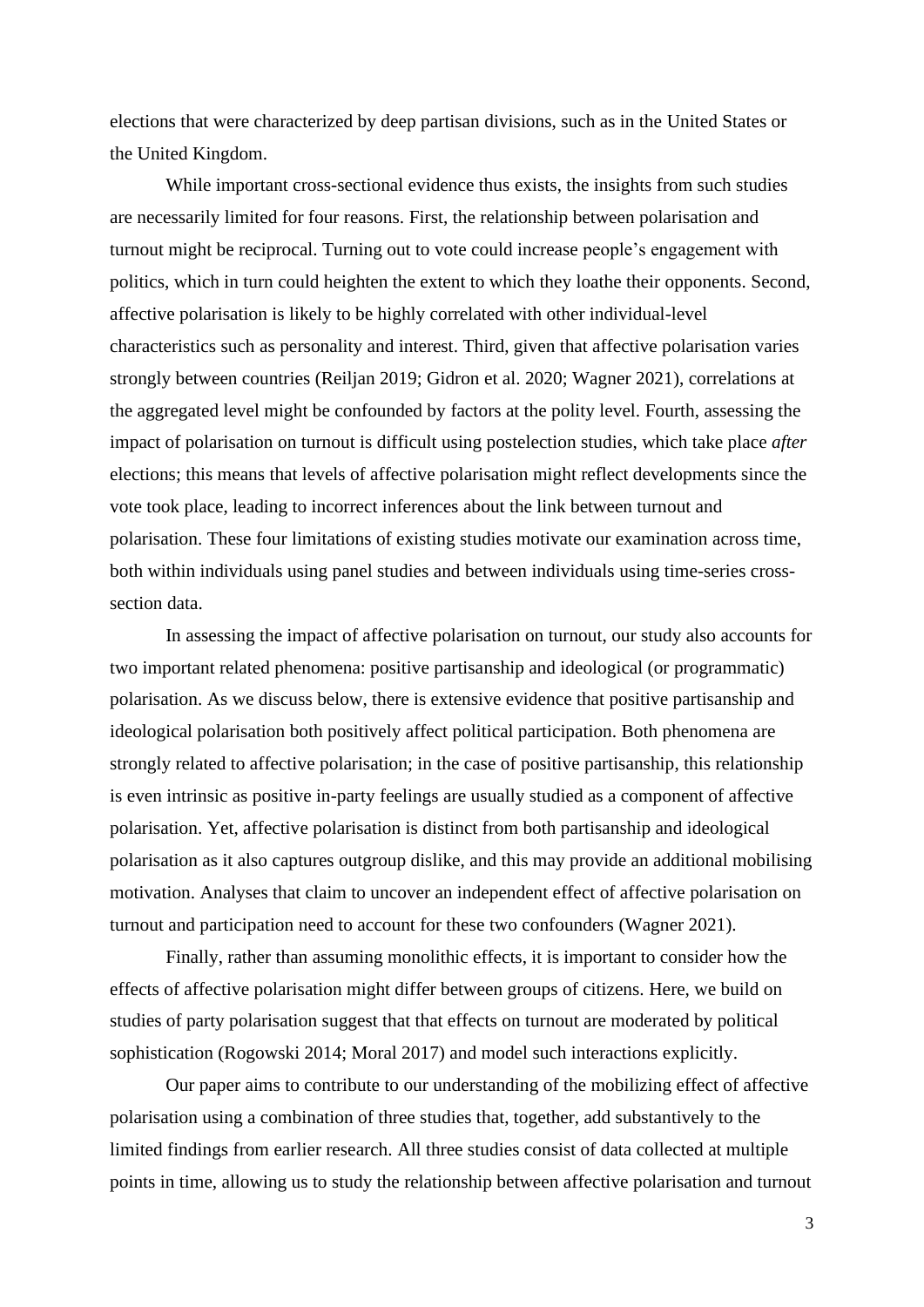dynamically. In Study 1, we study affective polarisation and turnout within German monthly data from 1990 to 2018, employing an aggregated time series analysis. In Study 2, we complement these findings with cross-lagged regression models using data from the two-wave E-DEM panel study in Spain (Torcal et al. 2018). Finally, in Study 3 we use an eleven-wave panel from the Netherlands to confirm the findings from the first two studies. Next to the inferential benefit of using longitudinal designs, the studies also provide more varied measures of affective polarisation and turnout (intention) than those hitherto employed. For example, the German data allows us to study actual turnout in addition to self-reported turnout intention, while the Spanish data includes a measure of dislike towards fellow citizens of opposing political camps rather than the dislike of parties in the abstract assessed in most surveys. Each study thus has unique methodological strengths and weaknesses, and combining results from all three increases confidence in our findings.

Overall, we find strong support for a positive effect of affective polarisation on turnout. This effect is larger than that of ideological polarisation and also appears both stronger and more robust than the reverse effect of turnout on affective polarisation; it also largely remains even if we control for positive partisanship. In addition, we find that affective polarisation has a mobilizing effect across different levels of political sophistication, with some indication that it might be most mobilizing among the *least* sophisticated. Hence, this paper provides strong, consistent evidence of an important consequence of affective polarisation that has hitherto received surprisingly little attention. Moreover, it shows that affective polarisation can have the beneficial consequence of reducing the participation gap – although we argue that participation driven exclusively by affective polarisation is itself potentially problematic.

## **Polarisation, partisan affect and turnout**

Citizens are more likely to go to the polls if they think the election is important, and the perception of importance is clearly related to how much people believe a country would change depending on who is elected. Thus, electoral participation is partly driven by perceptions of what is at stake. There is a lot of evidence suggesting that the more competitive and decisive an election is, the more likely voters are likely to participate (Blais and Dobrzynska 1998; Franklin 2004). Related to this, closer elections also tend to have higher turnout (Geys 2006), as do elections at which anti-political establishment parties take part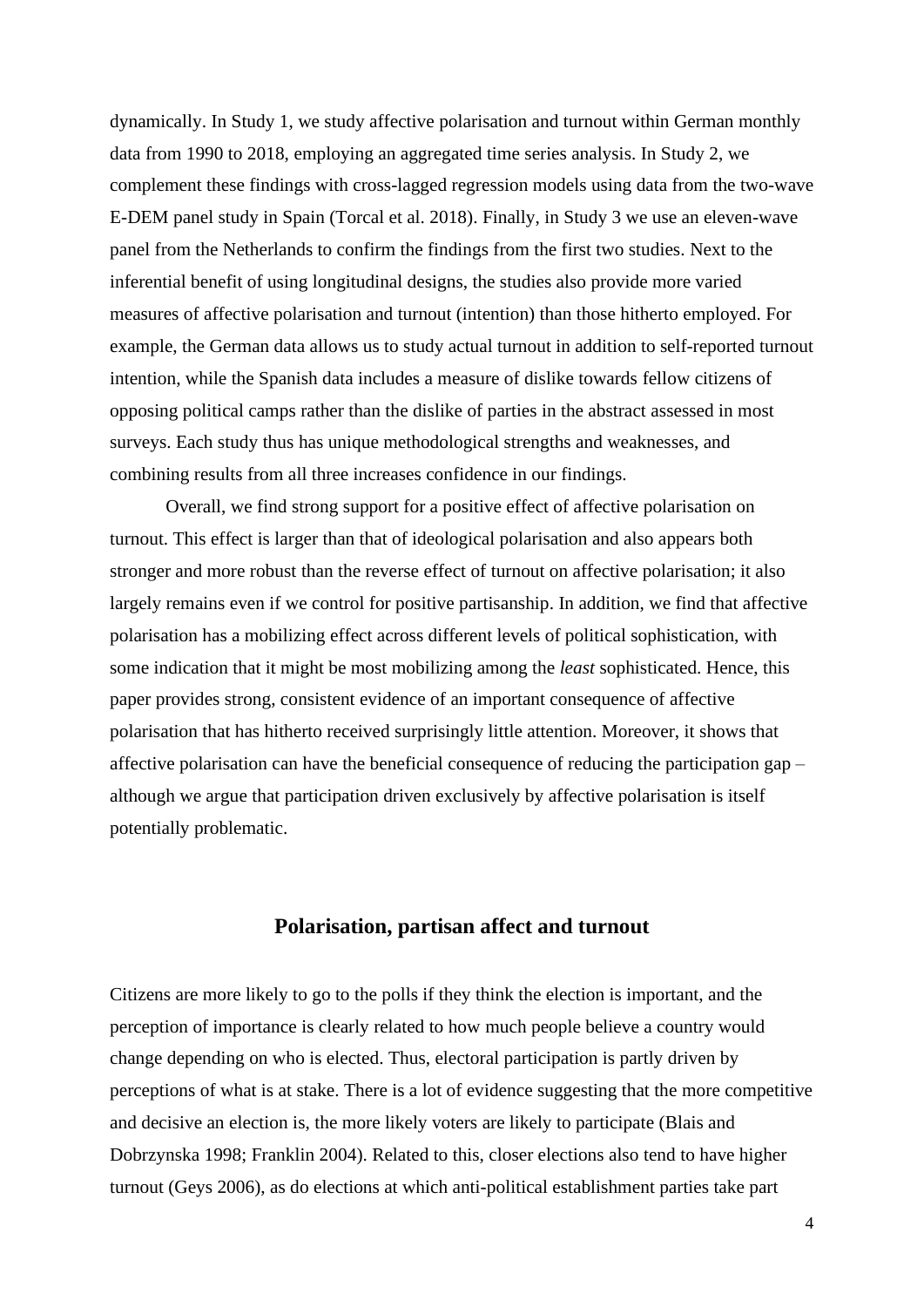(Zagórski et al. 2022, in this issue; but cf. Nemčok et al. 2022, in this issue). This intuition that the stakes matter informs the hypothesized effect of affective polarisation on turnout. Before exploring that mechanism in more detail, we discuss the related mobilizing effect of ideological polarisation and partisanship.

#### *Ideological polarisation, partisanship and turnout*

Two established aspects that increase the perceived stakes of elections are partisanship and ideological polarisation. Ideological polarisation (also known as programmatic polarisation) tends to lead to higher levels of turnout (Abramowitz and Stone 2006; Abramowitz and Saunders 2008; Dalton 2008; Crepaz 1990; Hetherington 2008; Steiner and Martin 2012; Moral 2017; Wilford 2017; Béjar et al. 2020, Dassonneville and Çakır2021). However, not all research points to a clear positive effect of ideological polarisation on turnout (Franklin 2004; Rogowski 2014), with some work arguing that polarisation may demobilize centrist voters (Fiorina et al. 2008; Hetherington 2008). In addition, research differs on the kind of ideological polarisation it examines. Most existing research examined the actual polarisation of political elites (e.g. Steiner and Martin 2012; Wilford 2017; Béjar et al. 2020), but recent work has also considered *perceptions* of this polarisation among voters: Enders and Armaly (2019) thus find different effects for actual and perceived ideological polarisation (but see Moral 2017).

Existing work points to several mechanisms linking increased ideological polarisation to higher turnout. Thus, ideological polarisation should increase the perception that a lot is at stake: the greater the ideological range of programmes proposed, the more it matters for policy outcomes who is elected (Crepaz 1990; Franklin 2004). It should also increase the probability that citizens find a party that represents their views well (Blais et al. 2014), thereby reducing the impact of abstention induced by alienation or indifference (Adams and Merrill 2003; Adams et al. 2006; Callander and Wilson 2007; Murias Munoz and Meguid 2021). Relatedly, ideological polarisation may also increase the clarity of party positional cues and thereby decrease the difficulty of choosing between competitors (Lachat 2008; Blais and Dobrzynka 1998). Finally, there are important theoretical and empirical linkages between spatial models and non-policy factors such as partisanship (Lachat 2015; Moral and Zhirnov 2018). For our purposes, it is relevant that ideological polarisation may encourage turnout in part by fostering partisanship (Crepaz 1990; Westfall et al 2015), the distinct effects of which we will now discuss.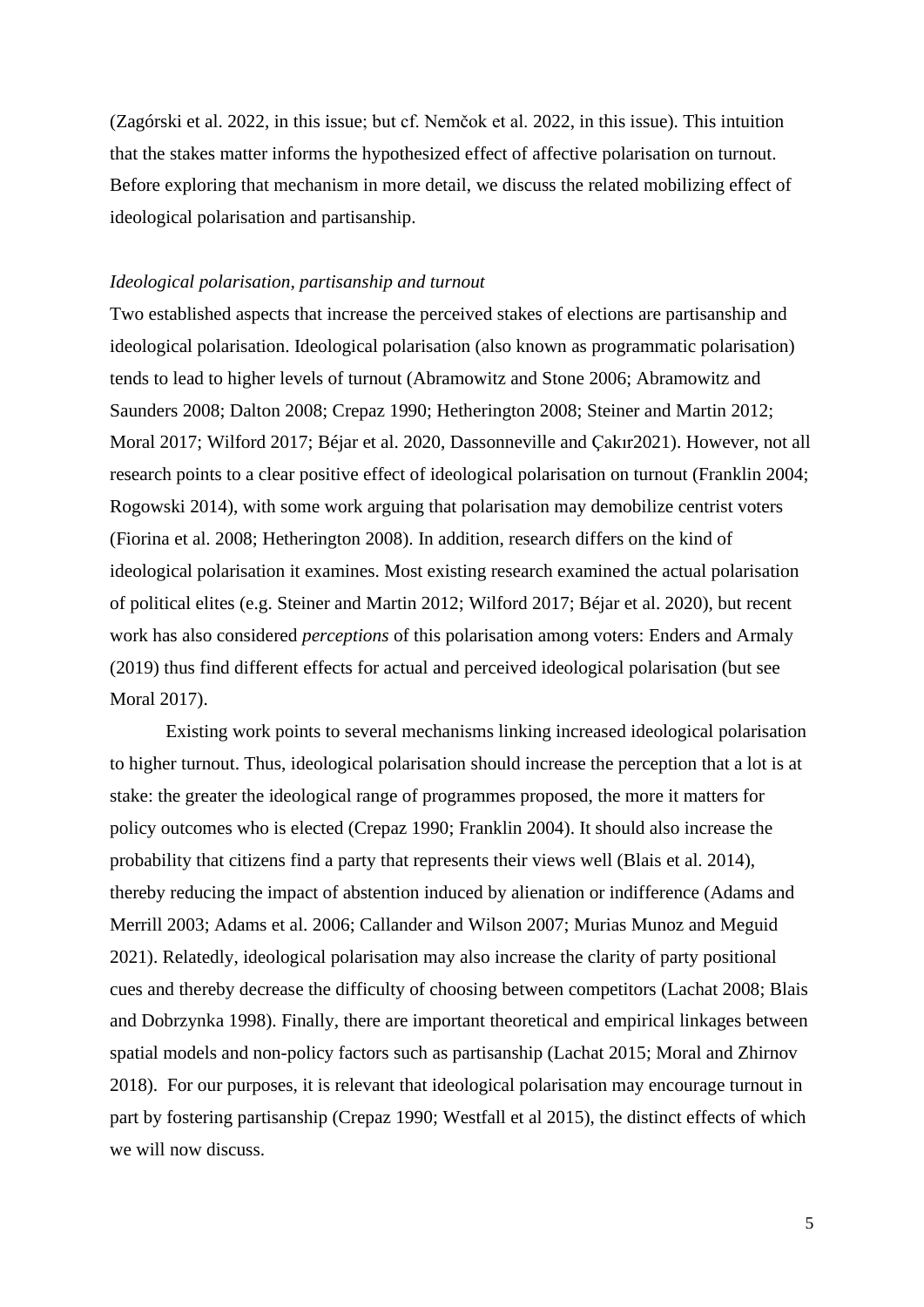Positive partisanship increases turnout because it provides a motivation to vote, namely to see one's own side do well. Partisanship has consistently been linked to political engagement, which in turn fosters turnout (Campbell et al. 1960; Greene 2004, Smets and van Ham 2013). Huddy et al. (2015) show that the expressive aspects of partisanship – i.e. those based on identity rather than ideology or perceived competence – are particularly strong drivers of campaign involvement. Elections also present threats to one's in-party, so 'electoral involvement is one way in which partisans can defend their party against such potential losses or can ensure gains' (Huddy et al. 2015). Exposure to electoral threat may mean that these positive identities then generate important mobilizing emotions such as enthusiasm or anger (Valentino et al. 2011; Valentino and Neuner 2017). Related work also finds that in-group trust more generally increases political participation (Crepaz et al. 2014).

#### *Affective polarisation and turnout*

Affective polarisation captures strong positive feelings towards one's in-party as well as strong negative feelings towards out-parties (Iyengar et al. 2012). This concept therefore builds on the notion of partisanship as a social and expressive identity (Greene 2004; Huddy et al. 2015), but adds out-group bias to the previous focus on positive in-group identification. Affective polarisation may also have ideological foundations, with group identities based on and fed by ideological differences (Orr and Huber 2020). Hence, affective polarisation is intrinsically linked both to positive partisanship and ideological polarisation, both of which are positive predictors of affective polarisation (Rogowski and Sutherland 2016; Wagner 2021; Hernandez et al. 2021), although the effect may go in both directions (Diermeier and Li 2019).

Previous studies indeed uncovered a correlation between affective polarisation and turnout using cross-national, cross-sectional election survey data. Thus, Ward and Tavits (2019) show that affective polarisation has a large effect on turnout. Wagner (2021) finds similar results using the same dataset and various measures of affective polarisation while additionally controlling for ideological polarisation and positive partisanship. This research shows that the effect of affective polarisation is about one third of that of in-group partisanship, but also substantively larger than that of perceived left-right polarisation. In addition, Abramowitz and Stone (2006) and Abramowitz and Saunders (2008) find a link between turnout and the gap in feelings towards the two presidential candidates, which may partly reflect partisan affective polarisation. Finally, Mayer (2017) finds that negative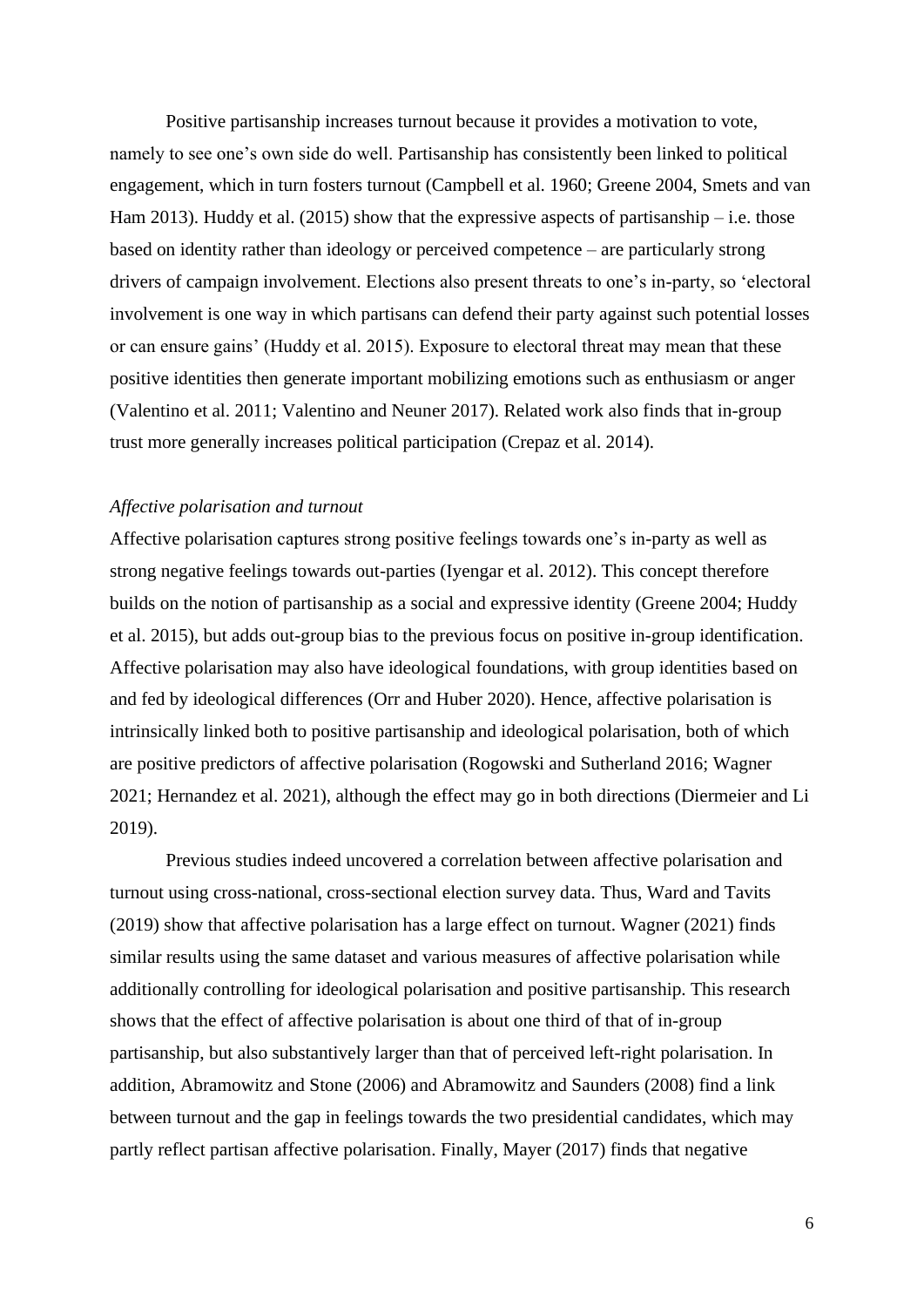partisanship, a component of affective polarisation, increases turnout by about nine percentage points on average (see also Caruana et al. 2015).

Affective polarisation should have a distinct positive impact on turnout, going beyond the influence of positive in-group partisanship and ideological polarisation. We thus follow Ward and Tavits (2019: 2), who argue that "affective polarisation results in viewing politics through the lens of group conflict and thereby raises the perceived stakes of electoral competition". Unlike ideological polarisation, then, affective polarisation is based on social group identities, both concerning the favoured in-group and the disliked out-group. Moreover, what distinguishes the impact of affective polarisation from mere positive partisanship is the extent to which individuals have negative feelings towards out-parties and their supporters.

Hence, affective polarisation should drive turnout even when ideological polarisation and positive partisanship are accounted for. Affective polarisation provides an additional, group-based motivation to support one's in-group and prevent the out-group from winning and obtaining power, and negative evaluations of out-group parties and partisans in particular may drive turnout for several reasons. For one, affective polarisation may increase turnout because negative out-party feelings may foster important mobilizing and motivating emotions such as anger and schadenfreude (Valentino et al. 2011; Huddy et al. 2015). The role of anger in motivating conflict-oriented intergroup behaviour has been demonstrated more generally (Claassen 2016). In addition, affective polarisation is likely to do more than mere positive ingroup feelings to raise the perceived stakes of an election. The deeper the intergroup conflict, the more important it becomes to one's self-image not to lose out to the 'outgroup'. As noted by Huddy et al. (2018: 3), "[p]artisans (…) internalized sense of partisan identity means that the party's failures and victories become personal. The maintenance of positive distinctiveness is an active process, especially when a party's position or status is threatened". Outgroup bias distorts perceptions of the opposing camps' intentions and the willingness to even consider its claims (Strickler 2017). The urge to offset this threat might offset the costs of taking the effort to go out and vote. Moreover, all of these considerations are likely to loom large in citizens' minds due to negativity bias. In short, it might particularly be the possibility of losing to disliked groups that pushes people to participate. We therefore expect that *affective polarisation has a positive impact on voter turnout*.

At the same time, turnout (and the intention to do so) may also influence affective polarisation in turn. First, the act of voting itself may have downstream effects on political involvement and engagement. Turning out may therefore increase political interest and partisanship (Meredith 2009; Dinas 2014; Braconnier et al. 2017). Mullainaithan and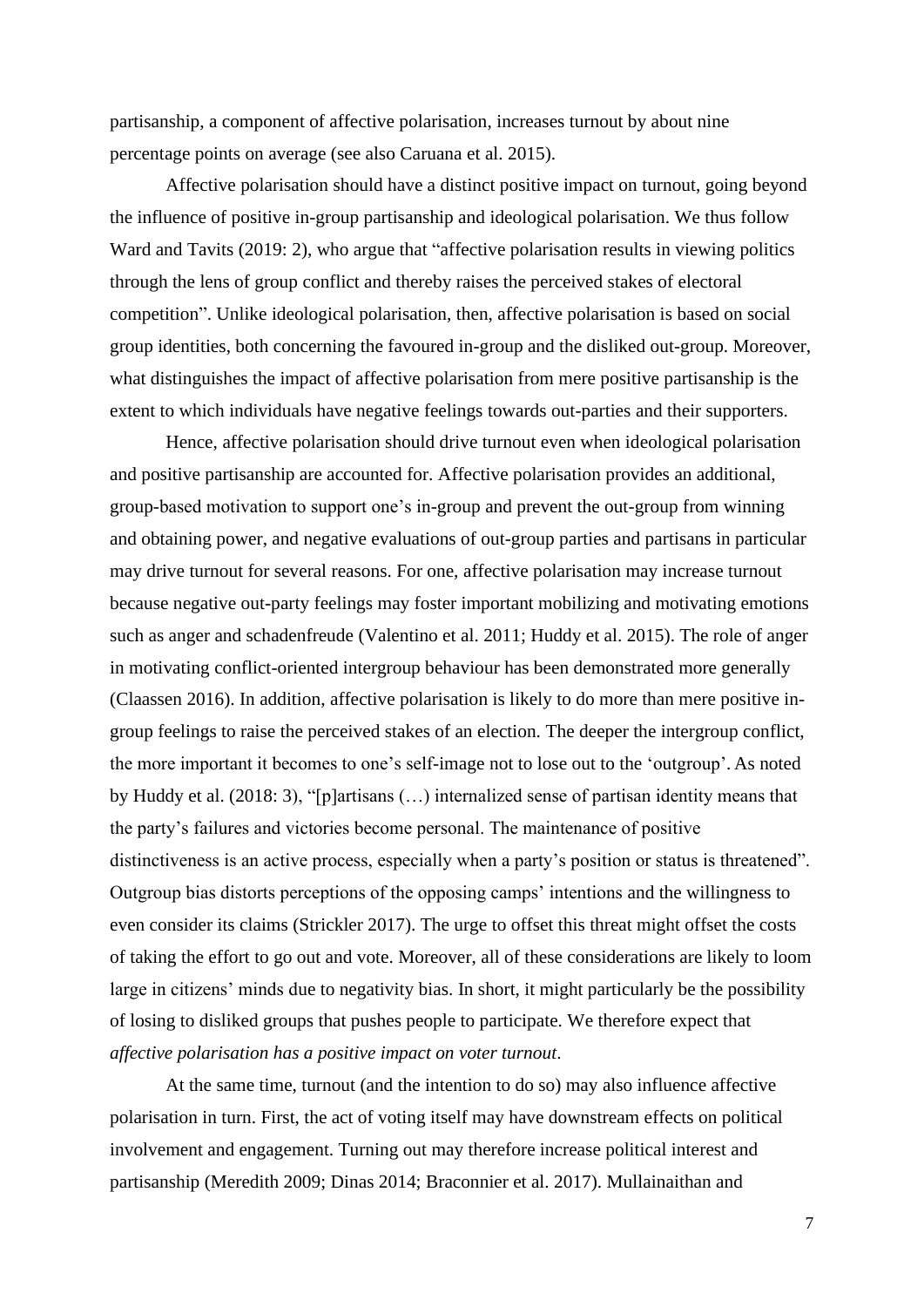Washington (2009) also find that turnout increases ideological polarisation, so a link to affective polarisation is also plausible. However, for evidence against long-term transformative effects of turning out, see Holbein and Rangel (2020) and Holbein et al. (2021). Nevertheless, even a short-term boost in political involvement and partisanship may foster affective polarisation. Second, most previous studies (as well as most of the analyses presented in the current study) measure the intention to turn out to vote rather than turnout itself, and this intention may be a strong proxy for political involvement and engagement. To the extent that these characteristics predict rather than result from affective polarisation, crosssectional analyses could result in faulty inferences. In our empirical analysis, we therefore also account for whether turnout (and the intention to do so) have a positive effect of affective polarisation.

#### *Does political sophistication moderate the impact of polarisation on turnout?*

Political sophistication is an important potential moderator of the impact of polarisation on turnout. The term 'political sophistication' captures a range of characteristics, including political knowledge, attention to politics and cognitive ability, and is usually measured using a mixture of questions assessing knowledge, interest and/or educational attainment (Lachat 2008; Weitz-Shapiro and Winters 2017; Dalton 2020). While there is evidence that polarisation is higher among engaged voters (e.g. Abramowitz and Saunders 2008; Abramowitz 2010), we do not know whether sophistication influences the polarisation-turnout connection, provided it exists. Understanding how sophistication moderates the impact of polarisation is crucial for our normative understanding of its appeal. After all, if polarisation further increase participatory inequalities by making politics appealing to the most sophisticated only, this would diminish its saving grace. However, if polarisation draws new groups into politics, its silver lining is more pronounced.

The literature on party ideological polarisation suggests participation boosts due to ideological polarisation might actually reinforce engagement inequalities as they are confined mainly to more sophisticated voters, as only these engage with politics and electoral decisions at a more detailed ideological or policy level. Rogowski (2014) thus finds that increased ideological polarisation actually reduces turnout among less-sophisticated voters. In a related account, Moral (2017) suggests ideological polarisation more consistently fosters turnout among sophisticated voters than among unsophisticated voters. He finds that increases in ideological polarisation do not increase the propensity to vote among less sophisticated voters, unlike among more sophisticated voters.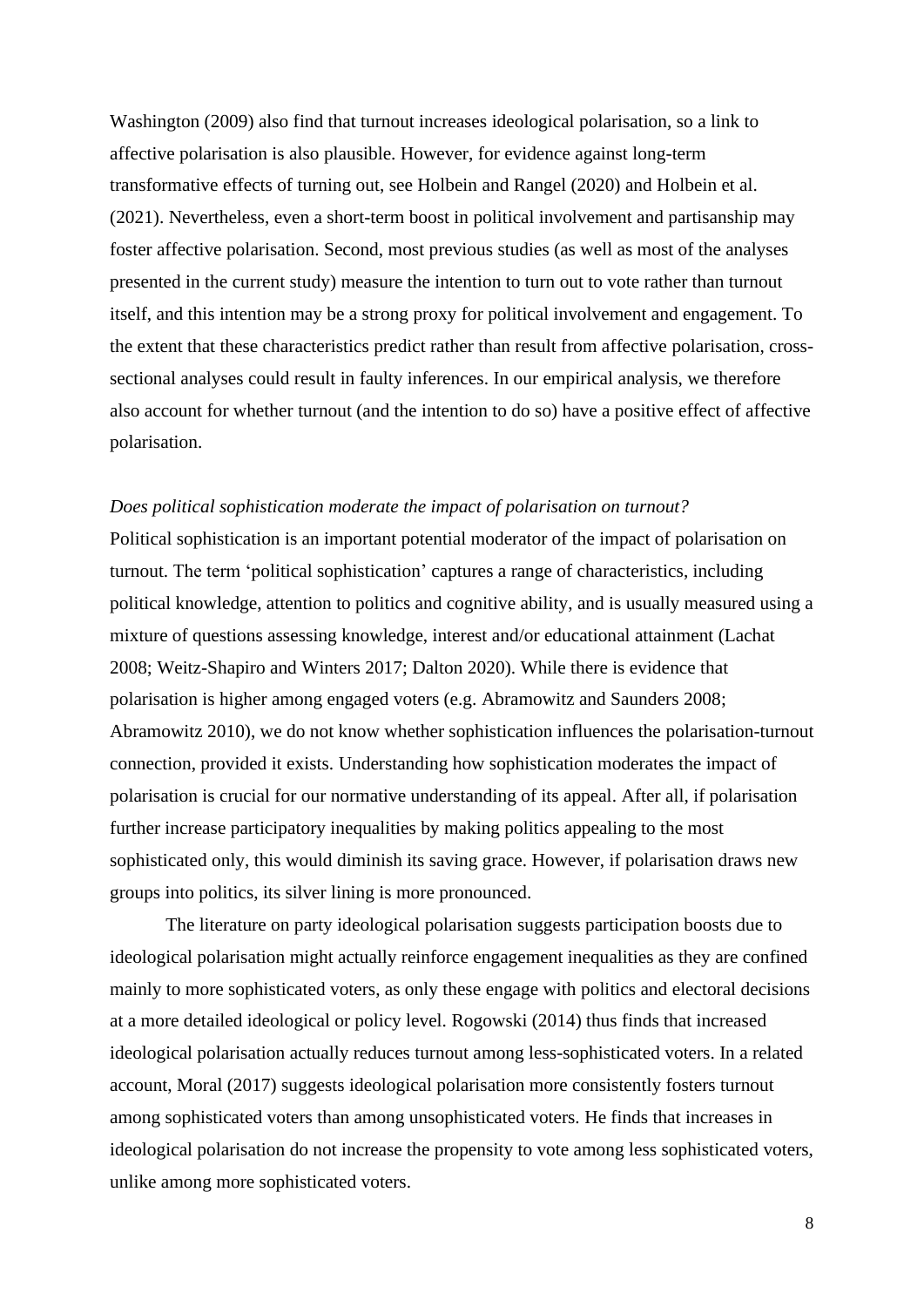On the other hand, the effect of affective polarisation on turnout might be moderated less by political sophistication than that of ideological polarisation. Mobilization based on identity is less based on detailed engagement with policy or ideological differences. Indeed, Huddy et al. (2015) stress that expressive aspects of partisanship drive involvement *even* among sophisticated citizens, rather than *particularly* among such citizens. There is also evidence that emotional appeals have a stronger impact among more knowledgeable than among less knowledgeable citizens (Jones et al. 2013). For these reasons, we expect that *the effect of affective polarisation on turnout does not differ between more sophisticated and less sophisticated voters*.

## **Research design**

We use three data sources that contain measures of affective polarisation and of turnout: the Politbarometer dataset for Germany, the E-DEM panel for Spain and the LISS panel for the Netherlands. These three datasets are all longitudinal within countries and (in Spain and the Netherlands) within individuals. We make use of three different longitudinal designs to account for reverse causality; while each study has limitations, the cumulative findings should lead to confidence in our results. The first study on Germany uses monthly survey data, which we use for an aggregated time-series analysis and for an analysis of predictors of turnout at regional elections. The second and third studies make use of two-wave and eleven-wave panel surveys from Spain and the Netherlands, respectively. Here, we run panel data models that control for lagged values of both variables. Thus, all studies study the interrelationship between our two key variables over time, but use different modelling and measurement approaches.

In all three studies, we measure affective polarisation using feeling thermometers, a common approach (Iyengar et al. 2019; Ward and Tavits 2019; Reiljan 2019; Wagner 2021; Gidron et al. 2020). The questions we use are very similar to the standard thermometer scales used in US research (Iyengar et al. 2019) and the like-dislike scales used in comparative research (Reiljan 2019; Wagner 2021). However, thermometer questions addressing parties in the abstract (such as 'the CDU') measure affect towards party elites rather than partisans (Druckman and Levendusky 2019), even if these thermometer scales correlate to a convincing degree with more detailed measures of affective evaluations of parties and their members (Iyengar et al. 2015). To address this shortcoming, Study 2 uses a different measure of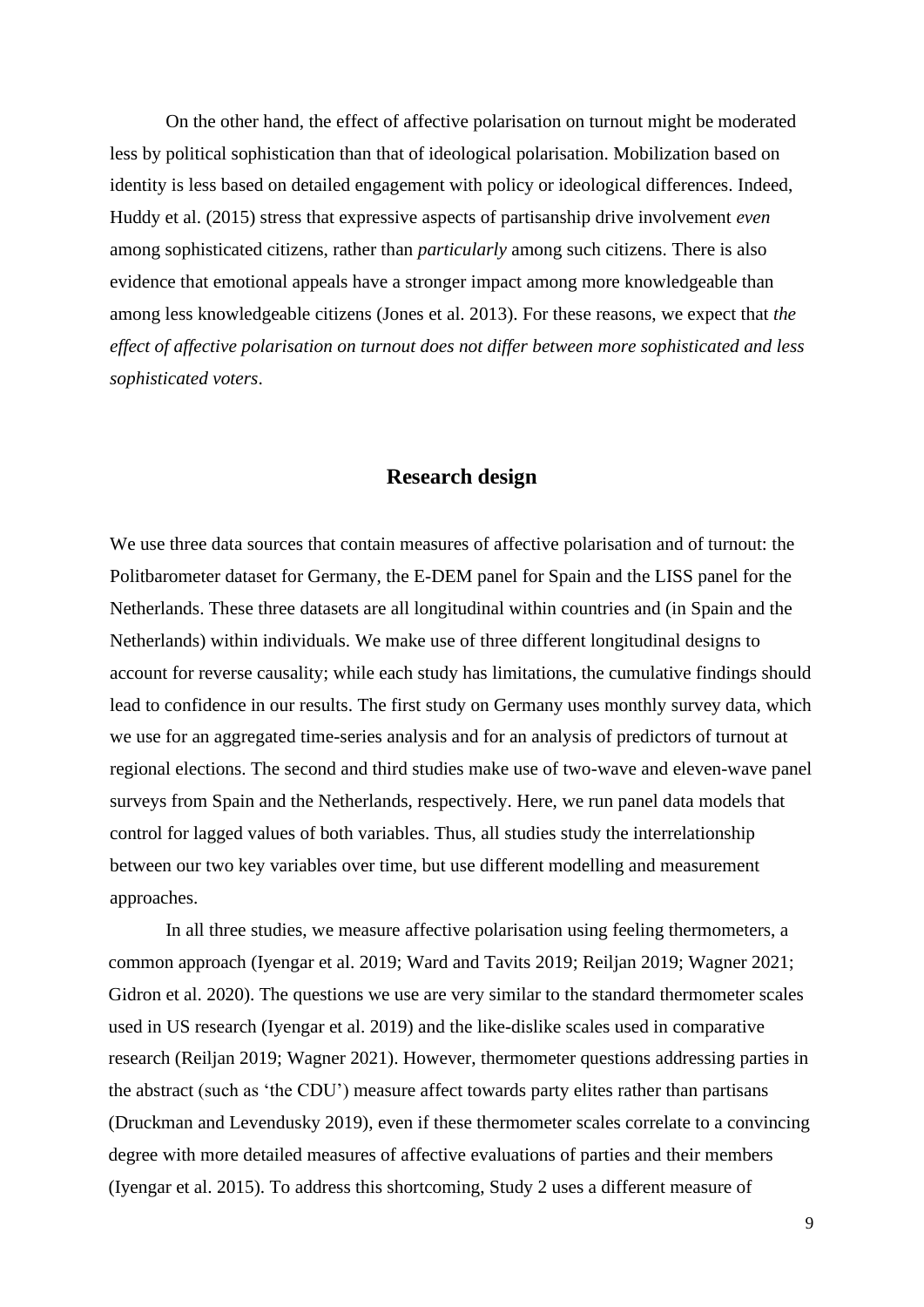affective polarisation based on feeling thermometers towards party *supporters* rather than abstract parties. In all three studies, we use the unweighted spread-of-scores measure of affective polarisation proposed by Wagner (2021),

$$
AP_i = \sqrt{\frac{\sum_{p=1}^{P} (like_{ip} - \overline{like}_i)^2}{n_p}}
$$

, where *p* is the party, *i* the individual respondent and *likeip* the like-dislike score assigned to each party *p* by individual *i*. We replicate each analysis using the weighted measure proposed by Wagner (2021), which weights each party by its size, and report those in the text and in the Appendix.

All studies contain measures of turnout using self-reports, either of turnout itself or of turnout intentions. This, too, is a standard operationalization choice. While survey measures of turnout are strongly prone to overreporting and nonresponse bias (Sciarini and Goldberg 2016), this holds for both more and less affective polarized individuals. Hence, it allows us to study whether affective polarisation increases the extent to which people *want* to vote. In addition, in Study 1 we also model actual turnout at the regional level in Germany to see whether our findings also hold beyond survey-based turnout measures.

Finally, we measure our key moderating variable, political sophistication, using political interest. While there are various aspects to the concept of political sophistication, we are mainly interested in how affective polarisation matters across different levels of selfassessed engagement with the political system. We replicate our main analysis of Study 2 using a measure of political knowledge.

Table 1 summarizes the key features of the three studies that allow us to cross-validate our results using different approaches and measures.

| <b>Study</b> | Country     | Data        | <b>AP</b> measure | <b>Turnout</b> | Sophistication     |
|--------------|-------------|-------------|-------------------|----------------|--------------------|
|              |             | structure   |                   | measure        | measure            |
| Study 1      | Germany     | Aggregate   | Parties           | Self-reports   | Political interest |
|              |             |             |                   | and actual     |                    |
|              |             |             |                   | turnout        |                    |
| Study 2      | Spain       | Two-wave    | Partisans         | Self-report    | Political interest |
|              |             | panel       |                   |                | and knowledge      |
| Study 3      | The         | Eleven-wave | Parties           | Self-report    | Political interest |
|              | Netherlands | panel       |                   |                |                    |

TABLE 1. KEY FEATURES OF STUDIES 1 TO 3

In all studies, our models include two important control variables: ideological polarisation on the aggregate level (understood as divergence of views among citizens) or individual level (an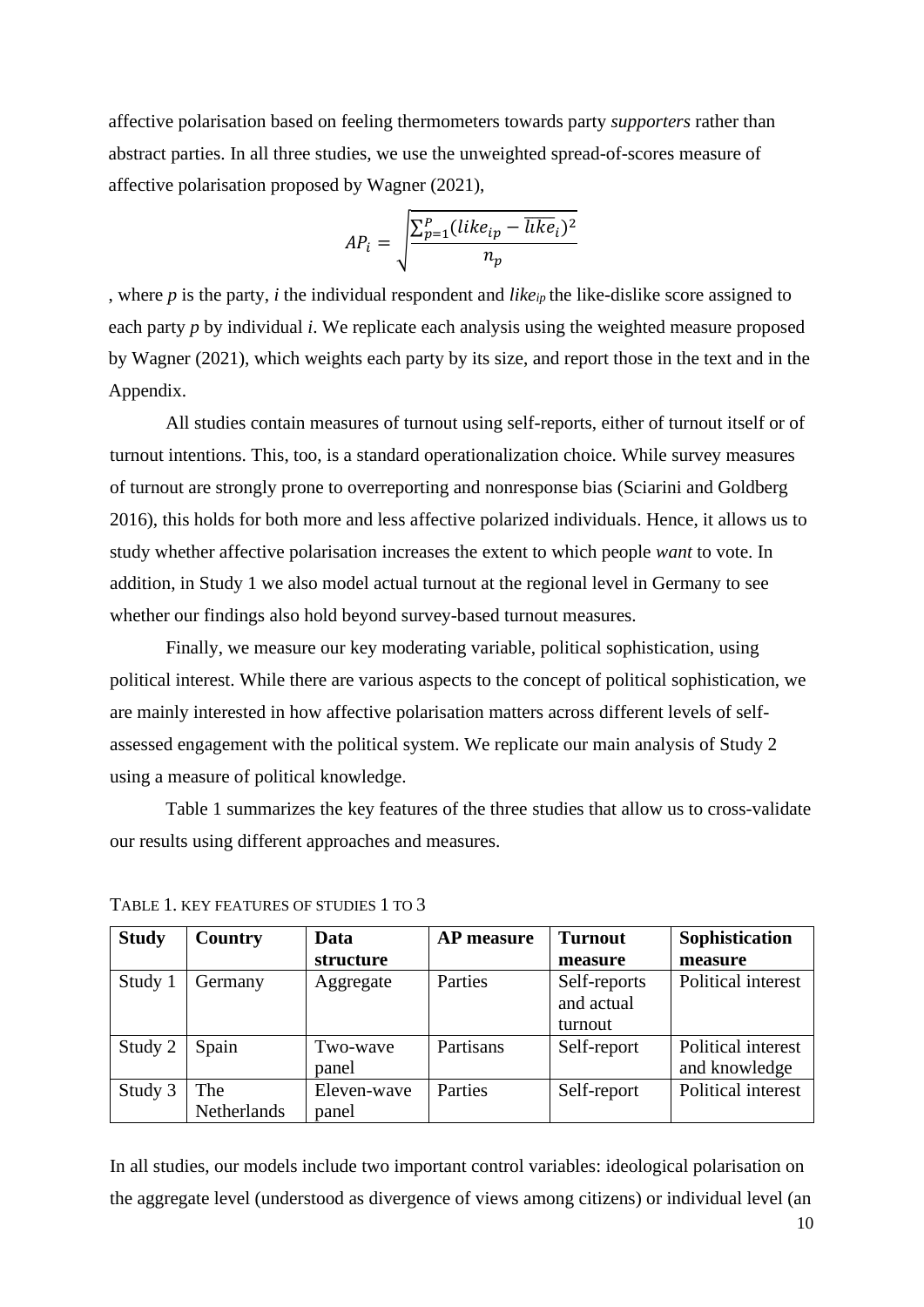individual's divergence from the population mean); and sympathy towards the inparty. The latter is part, mechanically, of affective polarisation. Affective polarisation should stimulate turnout beyond mere in-party identification, so we control for in-party sympathy throughout. Note that Studies 1 and 2 include party-level ideological polarisation in some of the analyses, in line with most existing research on the effect of ideological polarisation on turnout. Part of Study 1 controls for actual party-level ideological polarisation, while Study 2 controls for perceived party-level polarisation on one issue (decentralization). In the other cases, no measure of perceived party polarisation was available in the survey data, while actual party polarisation could not be measured with sufficient temporal variation to be a useful predictor. All our other analyses focus on voter-level divergence among all voters (on the aggregate level) or from the population mean (on the individual level) to capture mass ideological polarisation.

Our three studies cover three country contexts. This introduces useful temporal and geographic variation to our findings. Studies using cross-country data show that Germany and Spain are moderately affectively polarized, but the Netherlands less so (Reiljan 2020; Wagner 2021). In terms of party systems, the Netherlands has many parties with a broad variety of ideological orientations, while the party systems of Germany and (with regional variation) Spain are more compact. All three countries are parliamentary systems with proportional representation, so our findings may travel less well to highly personalized systems.

#### **Study 1: Aggregate-level evidence from Germany**

For Study 1, we use monthly public opinion data (known as 'Politbarometer') collected by the *Forschungsgruppe Wahlen*, a German polling organization. Since 1988, the Politbarometer polls have been conducted by telephone (landlines only). The sample size varies by month, ranging from 908 to 7198. Here, we use monthly average values of affective polarisation, ideological polarisation and turnout intentions for an aggregate-level analysis. We have observations of all variables since 1997.

To measure affective polarisation, we use a question that asks respondents to indicate their feelings towards each party on a thermometer ranging from  $-5$  to  $+5$ , with  $-5$  as 'I strongly dislike this party' and +5 as 'I like this party a lot'. Measures of sympathy towards the CDU, CSU, SPD, FDP, Greens and the PDS/Left party are included in every wave, and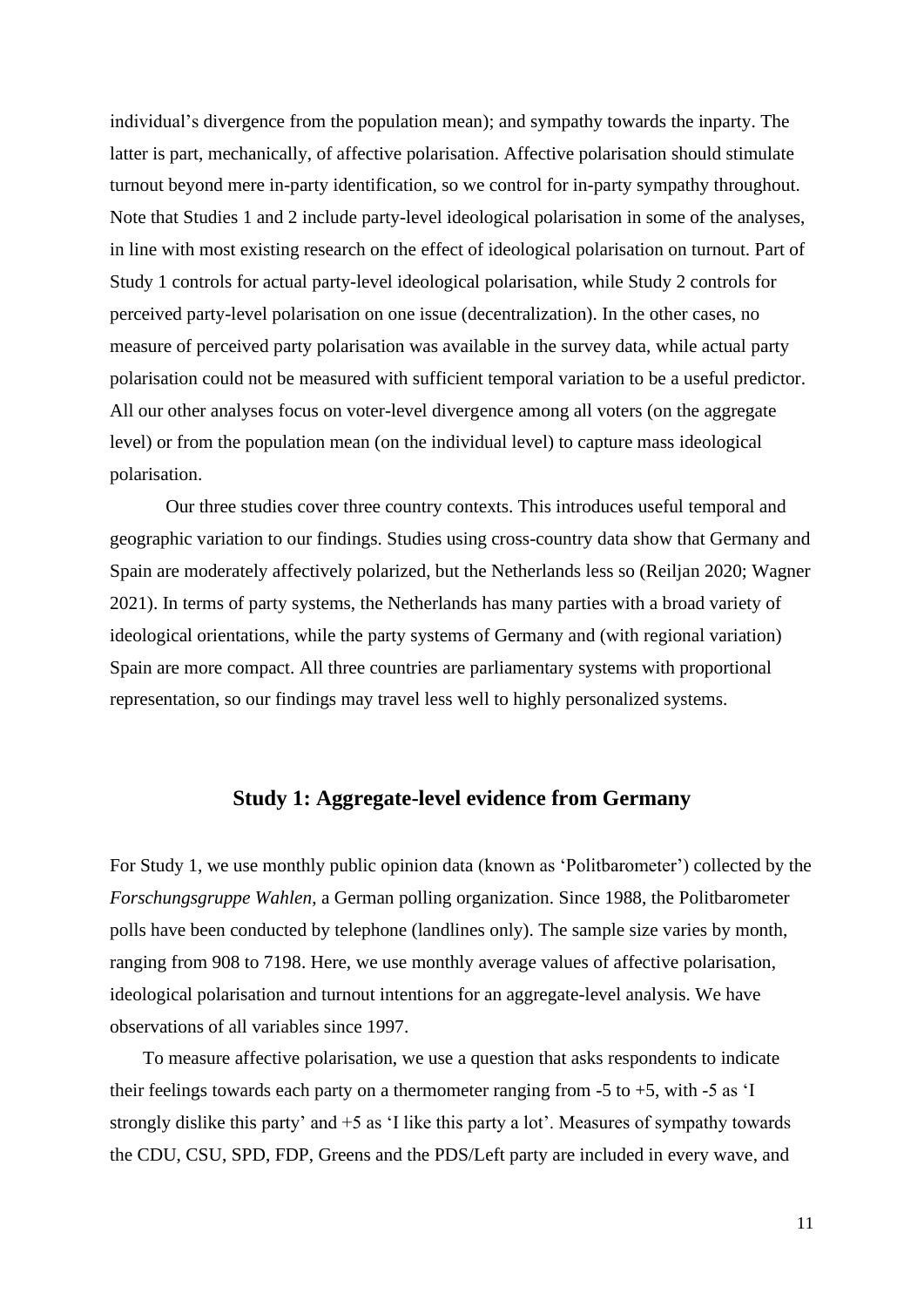the AfD is included from 2013 onwards. Since the CSU and CDU compete in different parts of the country, we use whichever of the two scores is higher.

Turnout intention is asked every month in the survey using a separate question. In most months, the question asks (yes/no) whether someone would vote if an election would be held this Sunday. The format of the question and the answer are modified slightly when an election is imminent or just occurred. Answers are recoded so that those who say they would (definitely) vote are coded as 1. We then use the monthly average vote intention in our models.

We measure ideological polarisation as the standard deviation of left-right positions each month. This is asked using a standard 1-11 scale in most months; for some months, branching questions were used instead, and we remove these months from our analysis as they lead to substantially lower estimates of ideological polarisation. This reduces the period of observations for analyses including this variable to 1997-2019. To account for cycles in polarisation and turnout intentions, we include the proportional amount of time elapsed since the last election as a predictor; a squared term accounts for cyclical aspects of turnout intention.<sup>1</sup>

For the main analysis, the data were aggregated to the monthly level to create a time series trend with  $T = 253$ , which we analyze using an ARIMA model (which models both lagged and contemporaneous effects) and a VAR model (which excludes contemporaneous effects but allows for an inspection of the temporal order of affective polarisation and turnout). To replicate the findings using actual turnout in state-level elections, we reaggregate the data to the state-election level and apply a repeated cross-sectional model with fixed effects for states. We supplement this with data about turnout and party positions on the federal level (Benoit et al. 2009; Gross and Debus 2018).<sup>2</sup>

Figure 1 below shows the development of AP, IP and turnout since 1997. It shows, in line with Boxell et al. (2020), that affective polarisation has waxed and waned over time and tends to peak around elections (Hernandez et al. 2021). Turnout intention follows a similar election cycle. The last two decades witnessed a steady increase in affective polarisation to a level that is high (but not unique) in a historical perspective. Perhaps tellingly, turnout intention has

<sup>&</sup>lt;sup>1</sup> We also ran additional models that included a cubic term for time elapsed; including this variable did not affect our conclusions in any substantive way.

<sup>&</sup>lt;sup>2</sup> Around a third of the waves does not include a measure of political interest. This means that the models including that variable are restricted to a smaller sample. To assess whether this matters, we replicated the main models on this subset of waves, but this yielded virtually the same results.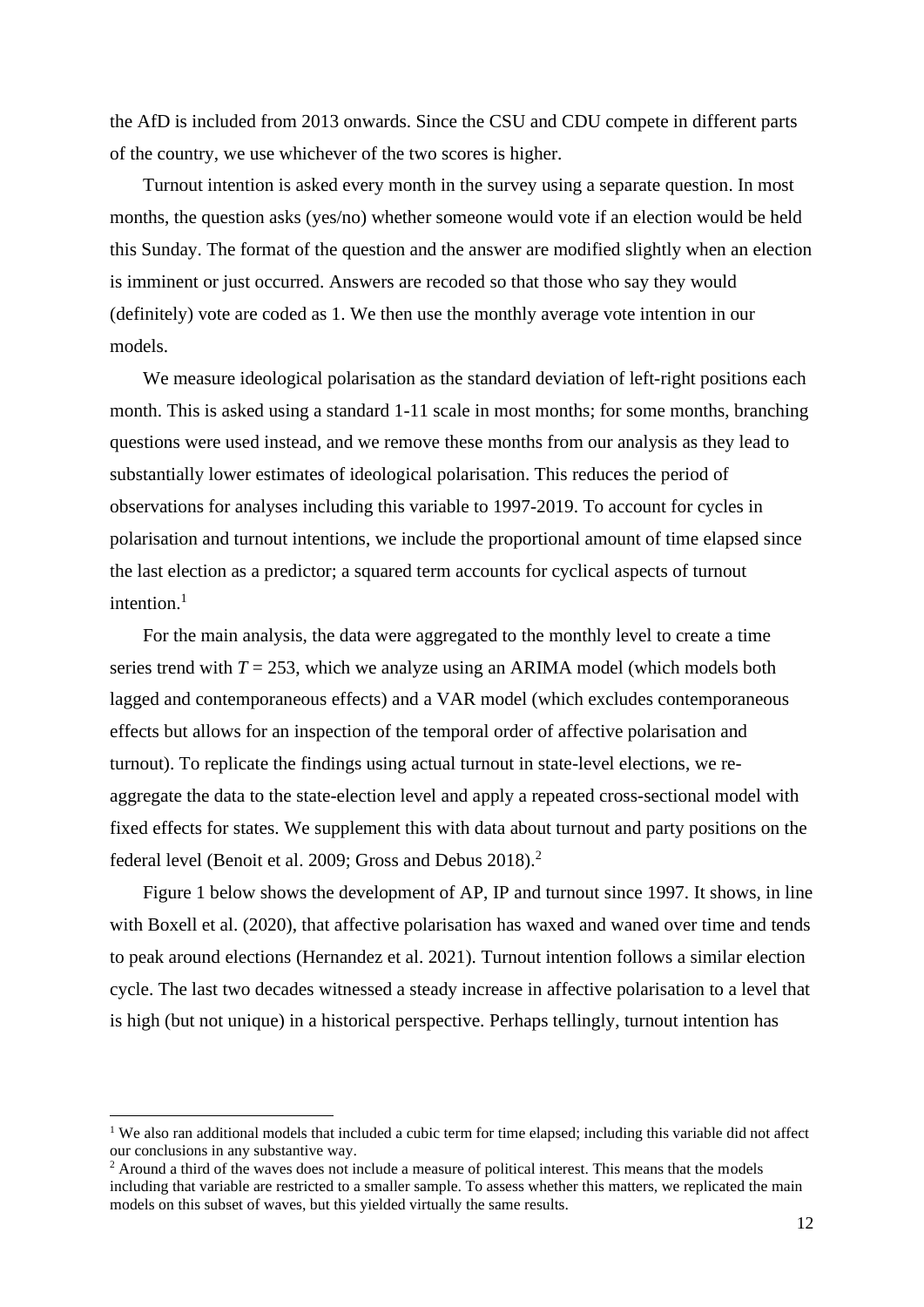risen with this in tandem too, even net of election cycle effects. Ideological polarisation shows no clear trend over the same recent period.



FIGURE 1. TRENDS IN KEY VARIABLES

## *Results: country-level aggregated time series*

We first model the dependent variable, turnout. A Portmanteau test of the residuals of turnout shows white noise to be obtained at 2 lags. The main independent variable, affective polarisation, is modelled with a contemporaneous effect and two lags, given that its effects are likely to play out within a couple of months. To optimize comparisons, ideological polarisation is modelled with the same lag structure. Control variables are ideological polarisation (lagged), salience of economic issues (lagged), salience of cultural issues (lagged), proportion of time elapsed since last election, and the square term of the latter (capturing increased engagement in the period before and after elections). Table 2 below provides a summary (Table A1 in the Appendix).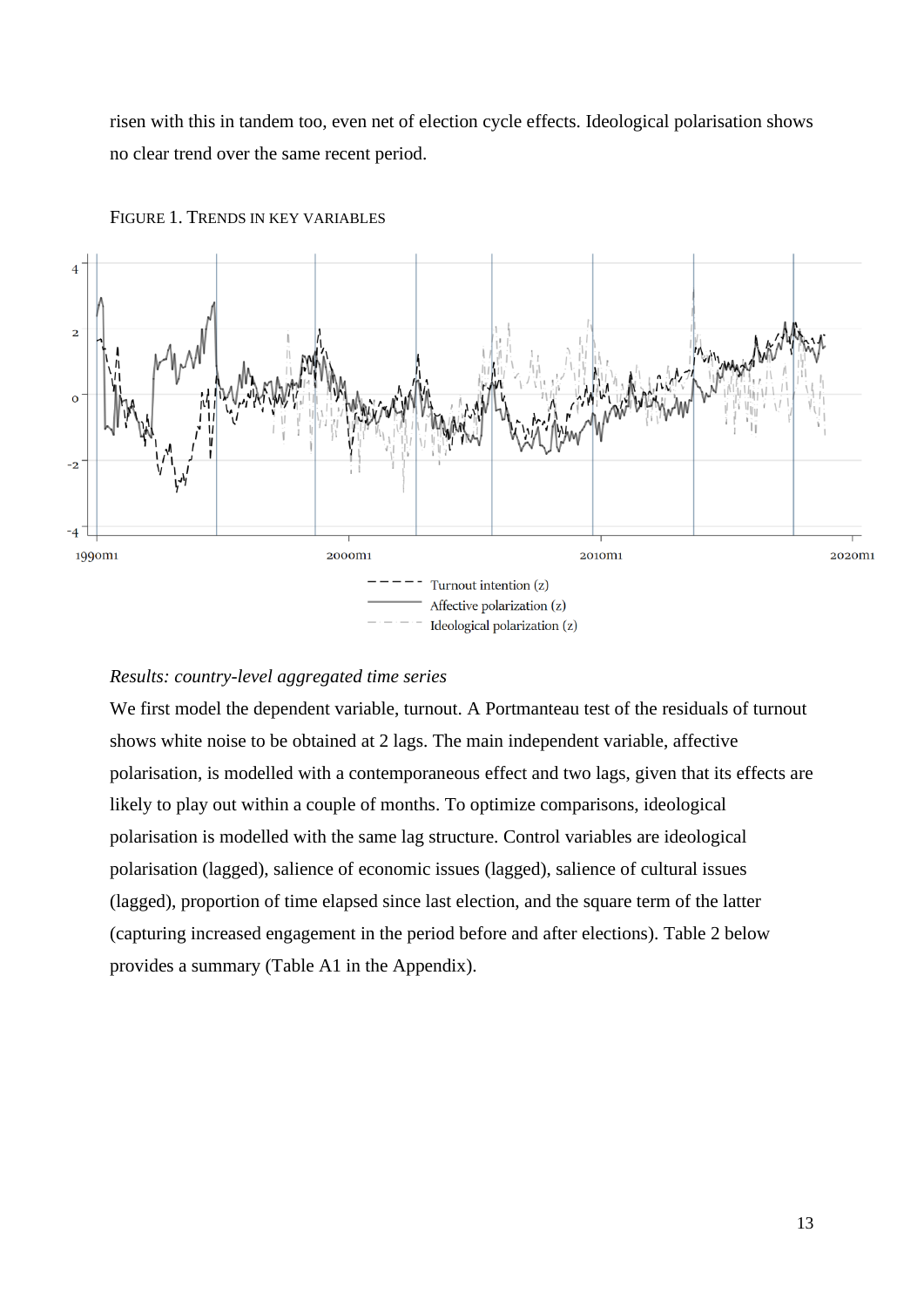|  | TABLE 2. ARIMA MODEL PREDICTING TURNOUT |  |
|--|-----------------------------------------|--|
|  |                                         |  |

|                                 | <b>Main model</b> |
|---------------------------------|-------------------|
| Affective polarisation 0.022*** |                   |
|                                 | (0.003)           |
| - first lag                     | $-0.001$          |
|                                 | (0.003)           |
| - second lag                    | $0.006+$          |
|                                 | (0.003)           |

*Note:* An ARIMA(2,0,0) model predicting turnout. Standard errors within parentheses. Controls for inparty sympathy (lag), ideological polarisation (contemporaneous, first lag, and second lag), salience of cultural and economic issues (both lagged), and time until next election (and its squared term). Full model in Appendix A. *Source:* Politbarometer

Table 2 confirms that contemporaneous affective polarisation positively predicts turnout  $(b =$ 0.022,  $p < 0.01$ ), even controlling for in-party sympathy. No substantial or significant lagged effects of the same variable appear. (Increasing or decreasing the number of lags of this variable does not change this.) A replication using the weighted affective polarisation measure provides an effect of comparable size  $(b = 0.017)$ , albeit significant only at the 0.10 level. Interestingly, the Table A1 in the Appendix reveals no significant effect of ideological polarisation on turnout.

To explore the reciprocal interplay between affective polarisation and turnout, we turn to a VAR model. This allows to estimate the reciprocal impact through multiple equations, excluding contemporaneous effects. AIC optimization again suggests 2 lags for the VAR model. This VAR model, which includes the same lagged control variables (including again a second for ideological polarisation), is presented in Table A2 in the Appendix. Figure 2 below shows its cumulative impulse response functions (CIRFs). The IRFs suggest a positive impact on affective polarisation on the subsequent development of turnout, but not the reverse. In short, the two analyses confirm a correlation between AP and turnout and suggests it is brought about particularly by the latter impacting the former.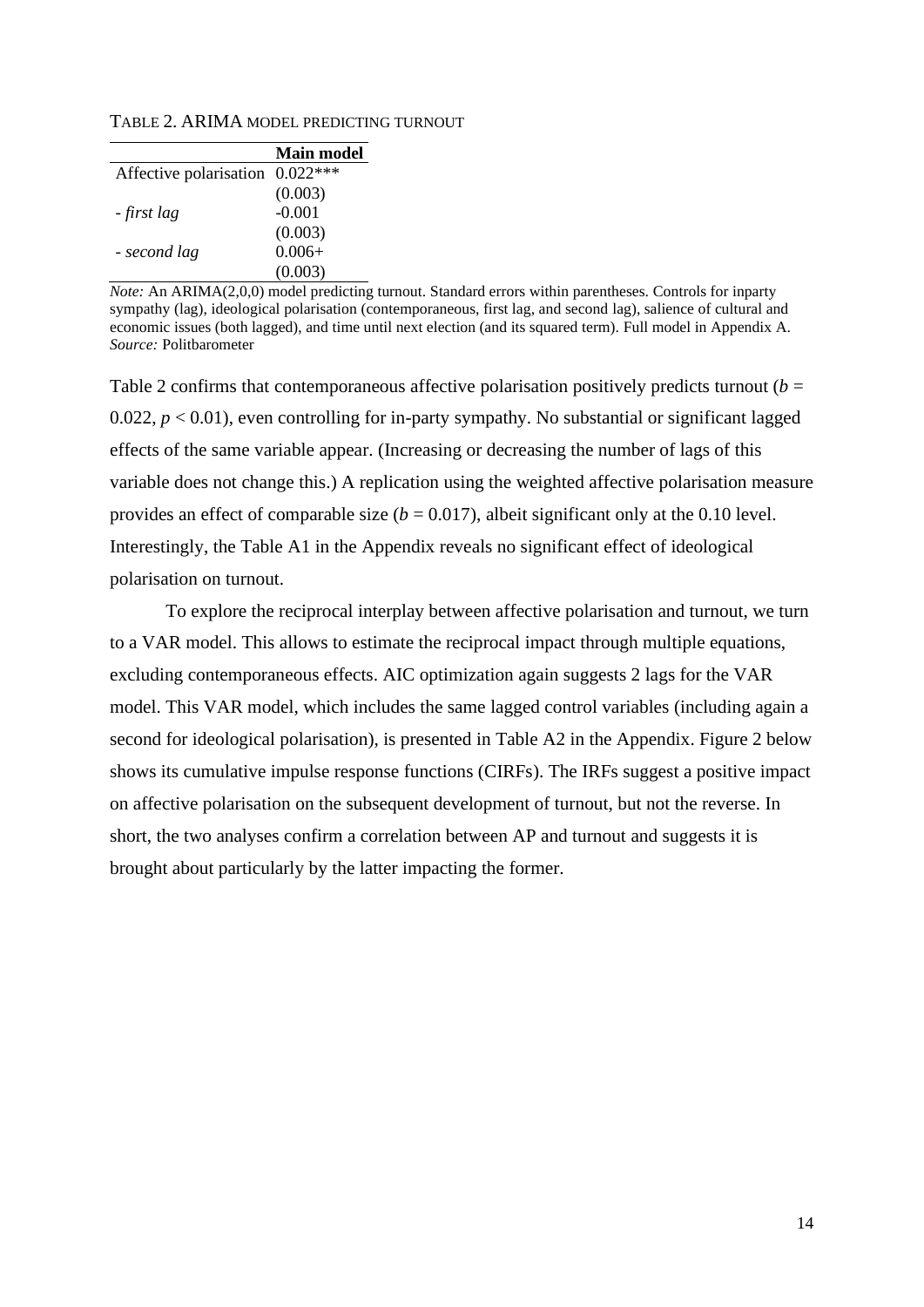#### FIGURE 2. CUMULATIVE IMPULSE RESPONSE FUNCTIONS



*Note*: Cumulative impact of unit change of X on Y, with 95% confidence intervals. Based on VAR-model presented in Table A2 in the Appendix. *Source:* Politbarometer

How are these patterns moderated by political sophistication? Figure A1 in the Appendix provides the results of separate VAR models for individuals with low and high political interest (same specification otherwise). It suggests that, if anything, the clearest effects are visible among the *least* interested. Effects among the high interested fare of a somewhat smaller effect size and robustness. Affective polarisation might be especially mobilizing along those who are *least* rather than *most* politically sophisticated. Neither group shows much evidence of an effect in the other direction, from turnout to affective polarisation.

#### *Results: state-level turnout*

We now turn to an analysis of the Politbarometer data to predict *actual* official turnout at elections at the federal state (*Bundesland*) level. As these do not take place simultaneously, we aggregated the original data to state-election dyads, yielding 103 observations of elections in 15 federal states. This set-up provides an opportunity to also include a measure of party (as opposed to mass) ideological polarisation – that is, the divergence in views of parties, operationalized as the standard deviation in left-right position in regional party manifestos (Benoit et al. 2009; Gross and Debus 2018). We no longer control for the left-right position as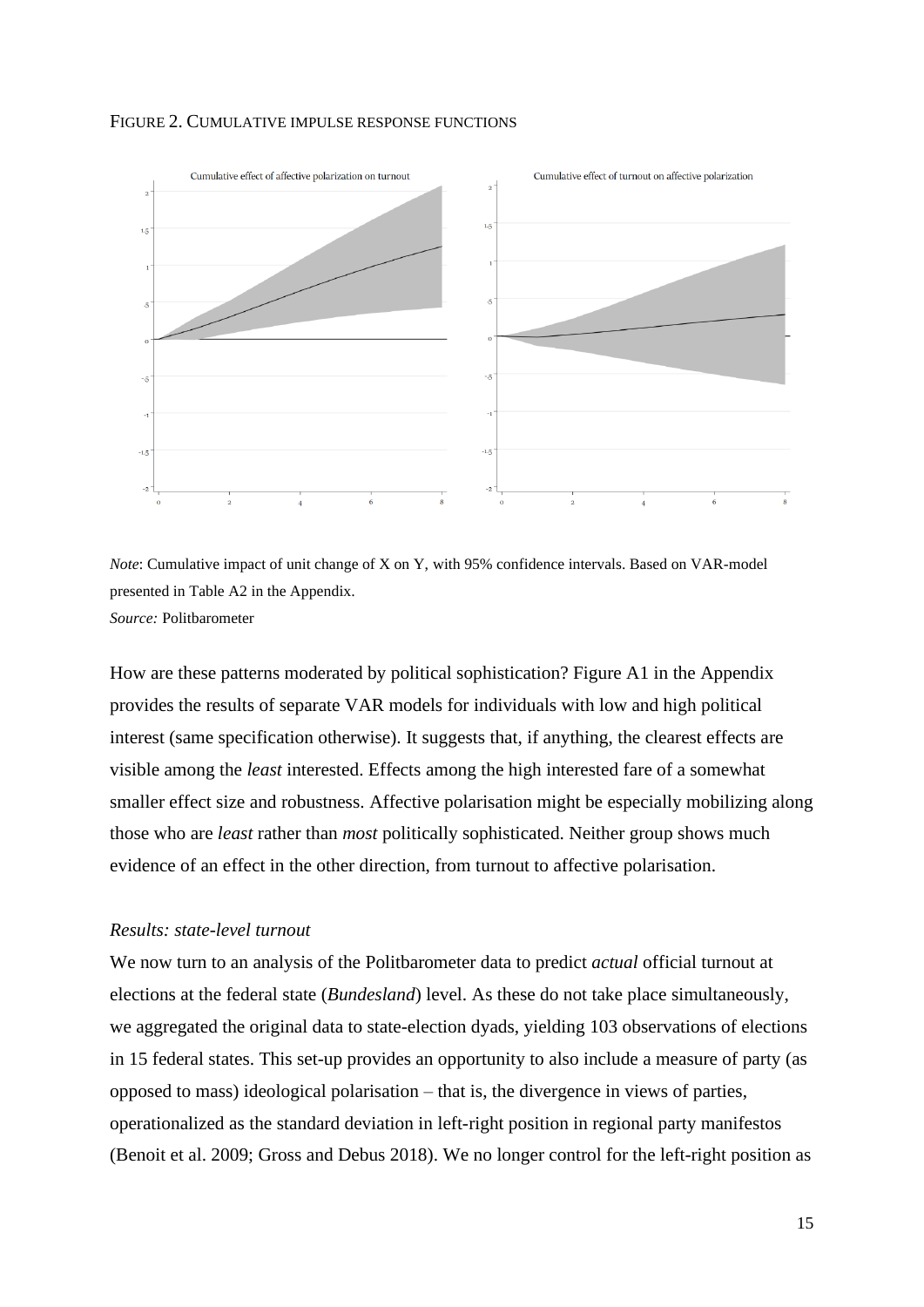reported by respondents (as this is not clearly related to the regional level), and this increases the time span to 1990-2019.

In a regression, we predict turnout at a state-level election by the level of affective polarisation in that state *in the preceding month*. To explore the extent of reverse causality, we also include the *lead* of affective polarisation (i.e. the score in the *subsequent* month). If affective polarisation indeed fosters rather than reflects increased engagement, we should find the lag to have a larger effect than the lead. Because lead and lag correlate strongly within states, we model them both separately and combined. We include fixed effects for each federal state, restricting the analysis to within-state variation in turnout. We control for the closeness of the election (measured as the difference in vote share between the top-2 parties), ideological polarisation of the parties competing in the election based on their election manifesto's (measured as the standard deviation of their left-right position), sympathy towards in-parties in the federal state (in the same wave as affective polarisation, so also either the lag or lead), and a time variable (linearly). Table 3 presents the main coefficients.

|                                               | Separate models | Single model |
|-----------------------------------------------|-----------------|--------------|
|                                               | Turnout         | Turnout      |
| Lagged affective polarisation (previous wave) | $0.034+$        | 0.032        |
|                                               | (0.021)         | (0.023)      |
| Lead affective polarisation (subsequent wave) | 0.010           | $-0.002$     |
|                                               | 0.029           | (0.032)      |

TABLE 3. PREDICTING ACTUAL TURNOUT AT BUNDESLAND ELECTIONS (KEY COEFFICIENTS)

 $+0.10 * 0.05 ** 0.01 *** 0.001$ 

 $N = 100$ 

*Note*: Includes fixed effects for federal states and controls for election closeness, ideological polarisation of parties at the federal state level (standard deviation in left-right positions) and a linear time variable. Full model reported in Appendix A.

An inspection of the effect in two separate models suggests that federal states with higher levels of affective polarisation in the month preceding to the election had higher levels of turnout (at *p* < 0.10). Reversely, the coefficient of the *lead* of affective polarisation is much smaller and not significant  $(p = 0.74)$ . When modelled simultaneously, the coefficients are no longer directly comparable, but it is nevertheless relevant to note that the effect size of lagged affective polarisation remains of a similar magnitude (even if it drops below conventional levels of significance) while the reverse effect disappears almost completely.

As noted, this analysis provides an opportunity to include a measure of party polarisation. As the full regression table (Table A3 in the Appendix) shows, the divergence in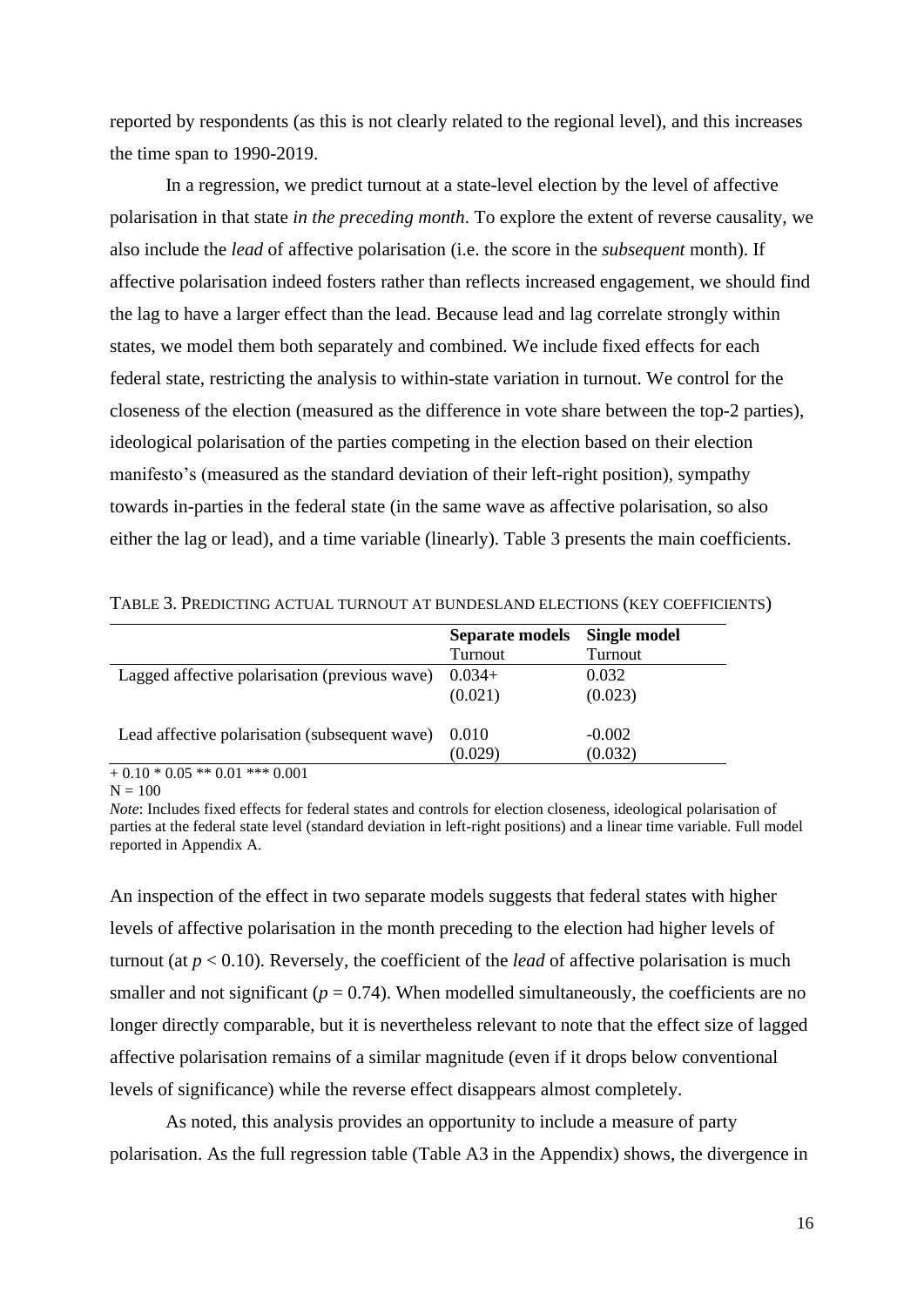positions in parties' regional manifestos indeed has a significantly positive effect on turnout in all models. This is in line with Moral (2017).

Because affective polarisation is mechanically related to in-party sympathy (straining residual variation among a mere 100 observations), we replicated the analysis without the latter variable, and this yielded a significant effect of affective polarisation on turnout (*b =*  0.042;  $p = 0.038$ ) but not the other way around ( $b = 0.026$ ;  $p = 0.349$ ). Even when lag and lead are modelled simultaneously, an effect of lagged affective polarisation on turnout remains ( $b = 0.041$ ,  $p = 0.07$ ). In short, actual (as opposed to self-reported) turnout is, if anything, more clearly correlated with preceding than with subsequent levels of polarisation.

Are these effects again moderated by political interest? This analysis is tentative, because the number of waves around elections that includes a measure of political interest is low (42) compared to the total number of waves (101), straining a within-state analysis among 16 federal states. This replication yields no substantial or significant effects in either direction among either the lower or higher educated, and thus provides no evidence that either of the two groups would be particularly affected.

#### **Study 2: Panel data in Spain**

Study 2 employs the E-DEM dataset, which is a four-wave online panel survey of the Spanish voting age population (Torcal et al. 2020). Its four waves were carried out over a six-month period between late October 2018 and May 2019. We restrict our analysis to the latter two waves (April and May 2019), which contain all items needed for the present analysis. The panel setup provides repeated observations at the level of individuals rather than (as in Study 1) at the level of states or Germany as a whole. Improving on Study 1, affective polarisation is measured using sympathy towards *partisans* (asking respondents to evaluate 'voters of…' various parties on a feeling thermometer from unfavorable [0] to favorable [100]) rather than *parties* in the abstract. As in Study 1, we calculated Wagner's (2021) unweighted affective polarisation score. Self-reported turnout intention was measured on a continuous scale from 0 ('definitely not going to vote) to 10 ('definitely going to vote') ( $M = 8.6$ ,  $SD = 2.84$ ). In wave 3, this item referred to the national elections of April 28; in wave 4, to the European elections of May 26. As expected when comparing a first and second order election, turnout intention is slightly lower for the latter ( $M = 8.57$ ) than for the former ( $M = 8.72$ ). Still, both will reflect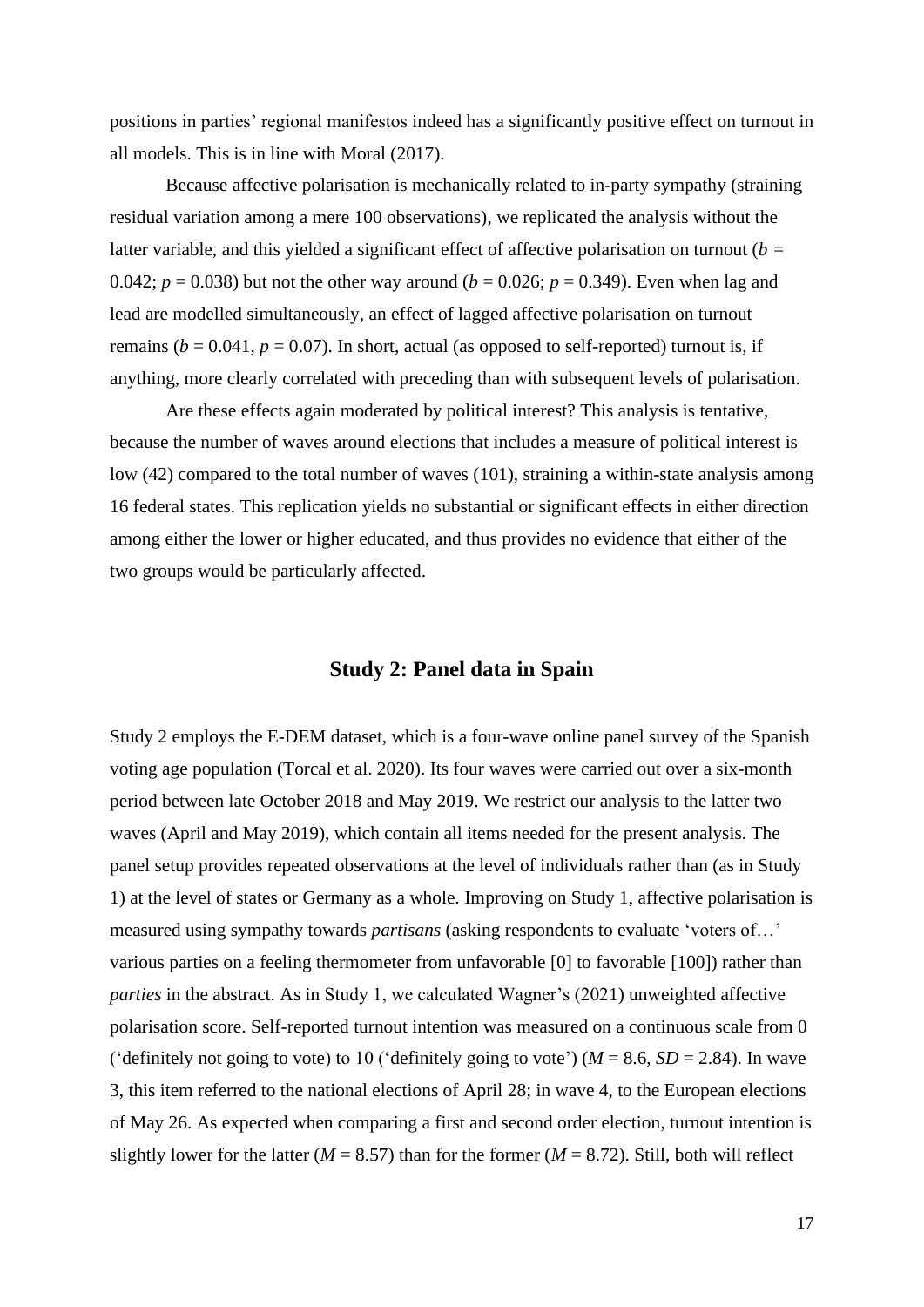an individual's participation intention, and hence it remains relevant to compare whether affective polarisation in wave 3 is a stronger predictor of turnout in wave 4 than vice versa.

E-DEM measures political interest on a four-point scale, of which we collapsed the lowest two categories because very few respondents (6%) indicated that they were 'not at all interested'. We replicate the analysis using political knowledge, measured as correct relative placement of parties on a left-right scale.<sup>3</sup> Ingroup sympathy refers to like-dislike towards supporters of the party the respondent would vote for at the upcoming election.<sup>4</sup>

Our regression models include both lagged dependent and independent variables. We predict both turnout and affective polarisation by their own lags, as well as the lagged value of the other variable. The former acts as a control and explores a temporal order. The two main variables were standardized to facilitate the comparison of effects. The models contain random intercepts for respondents.<sup>5</sup> We control for respondents' ideological divergence from the population mean on immigration, economy, and the Catalan issue (all lagged), as well as perceived party polarisation on the issue of decentralization (the only such issue consistently available).

Table 4 below shows the results of a panel regression, for which the full model is presented in Table B1 in the Appendix. It confirms that turnout is indeed predicted by the lag in affective polarisation. Conversely, and in line with Study 1, affective polarisation is also correlated with the lag of turnout, but to a much weaker extent and not significantly so. This conclusion holds when using the weighted measure (Table B3 in the Appendix). Again, we find evidence that stronger affective polarisation is associated with a subsequent increase in the intention to participate in elections.

TABLE 4. LAGGED DV PANEL REGRESSION PREDICTING (1) TURNOUT AND (2) AFFECTIVE

#### POLARISATION

|                                          | Turnout Affective |
|------------------------------------------|-------------------|
|                                          | polarisation      |
| Lagged turnout                           | 0.027             |
| Lagged affective polarisation $0.125***$ |                   |

*Note*: Models include controls for the lagged dependent variable; political interest (3 dummies); ideological divergence on immigration (lag), economy (lag) and the Catalan issue (lag); and perceived party polarisation on decentralization. Standardized variables. Full model in Table B1 in the Appendix. *Source:* E-DEM

<sup>4</sup> Or, if no vote choice is recorded, the maximum score handed out to any of the partisan groups.

<sup>&</sup>lt;sup>3</sup> The test was if respondents placed PSOE to the left of PP, PSOE to the left of Cs, and Podemos to the left of PSOE. The 53% of respondents who did were coded as 'high knowledge', the others as 'low knowledge'.

<sup>5</sup> Respondent fixed effects are not feasible in combination with lagged dependent variables given the low *T*.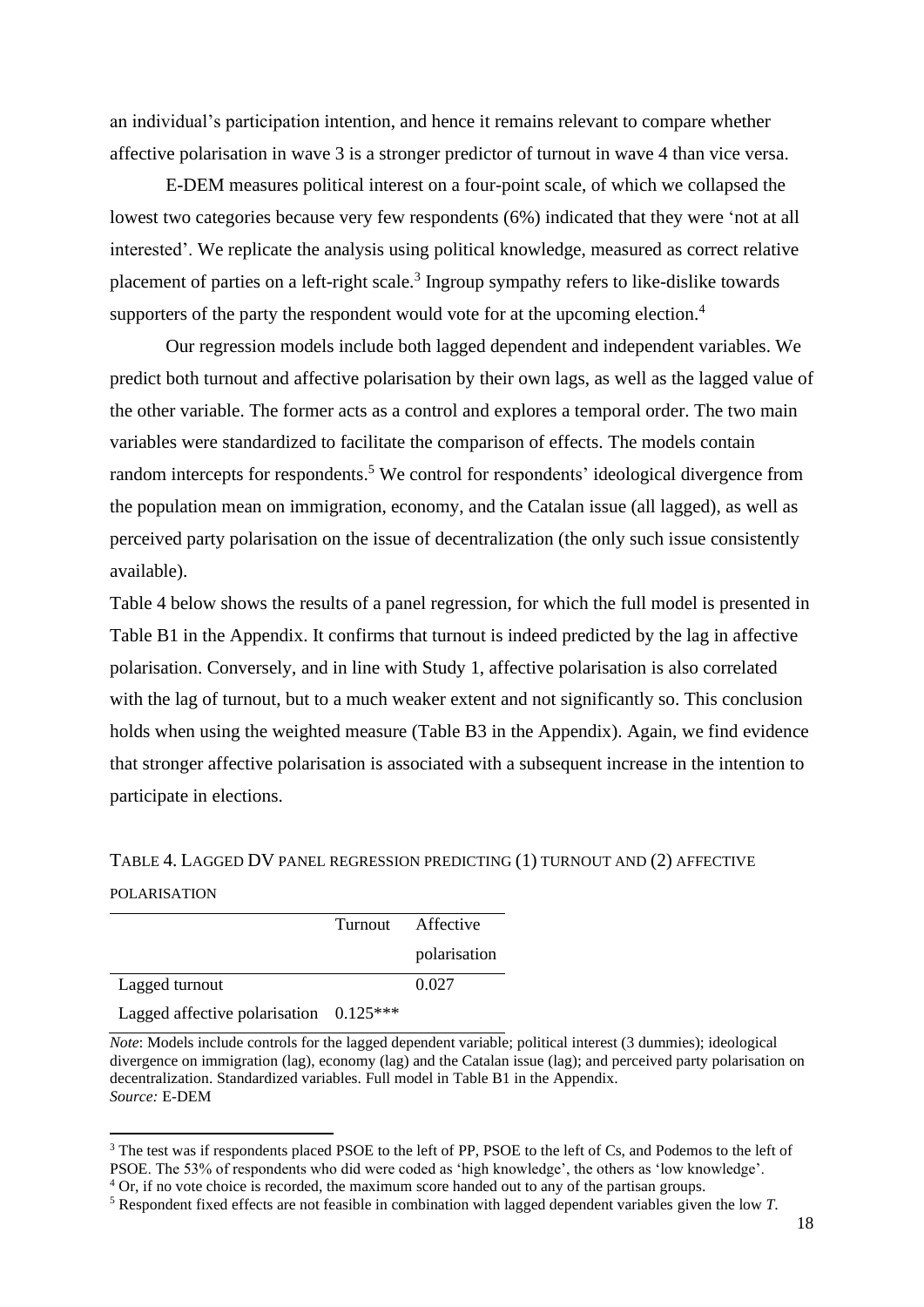Interestingly, the effect of affective polarisation on turnout intention is more substantial than that of perceived ideological polarisation of party elites (on the issue of decentralization), or of respondents' own ideological divergence on immigration, the economy or the Catalan issue. None of these other variables have a significant effect on turnout intention (all *p* > 0.40). In short, affective polarisation appears to be more mobilizing than ideological polarisation.

How does the effect on turnout differ by political sophistication? We interacted affective polarisation with political interest dummies (Table B2 in the Appendix). This yielded no statistically significant interactions at conventional levels (although the model with interactions does constitute an improvement according to an F test at  $p < 0.01$ ). To fully interpret this interaction effect, Figure 3 presents the predicted lines for the lowest (1) and highest (3) categories, with the middle category omitted for readability purposes. While the interaction is not statistically significant, it is relevant to note that an analysis of the marginal effect of political interest (visualized in Figure B2 in the Appendix) suggests that the participation gap between those with low and high political interest exists only at lower levels of affective polarisation. However, a replication using political knowledge rather than interest (Table B2) shows no difference between those with low and high knowledge. These models suggest, again, that the mobilizing effects of affective polarisation are not restricted to the most politically sophisticated, and – if anything – are more clearly visible among those who are less interested. 6

<sup>6</sup> Table B2 in the Appendix shows that no significant interaction exists between *ideological* polarisation (measured as divergence on the issue of immigration, given the lack of a more general measure of ideology) and political knowledge.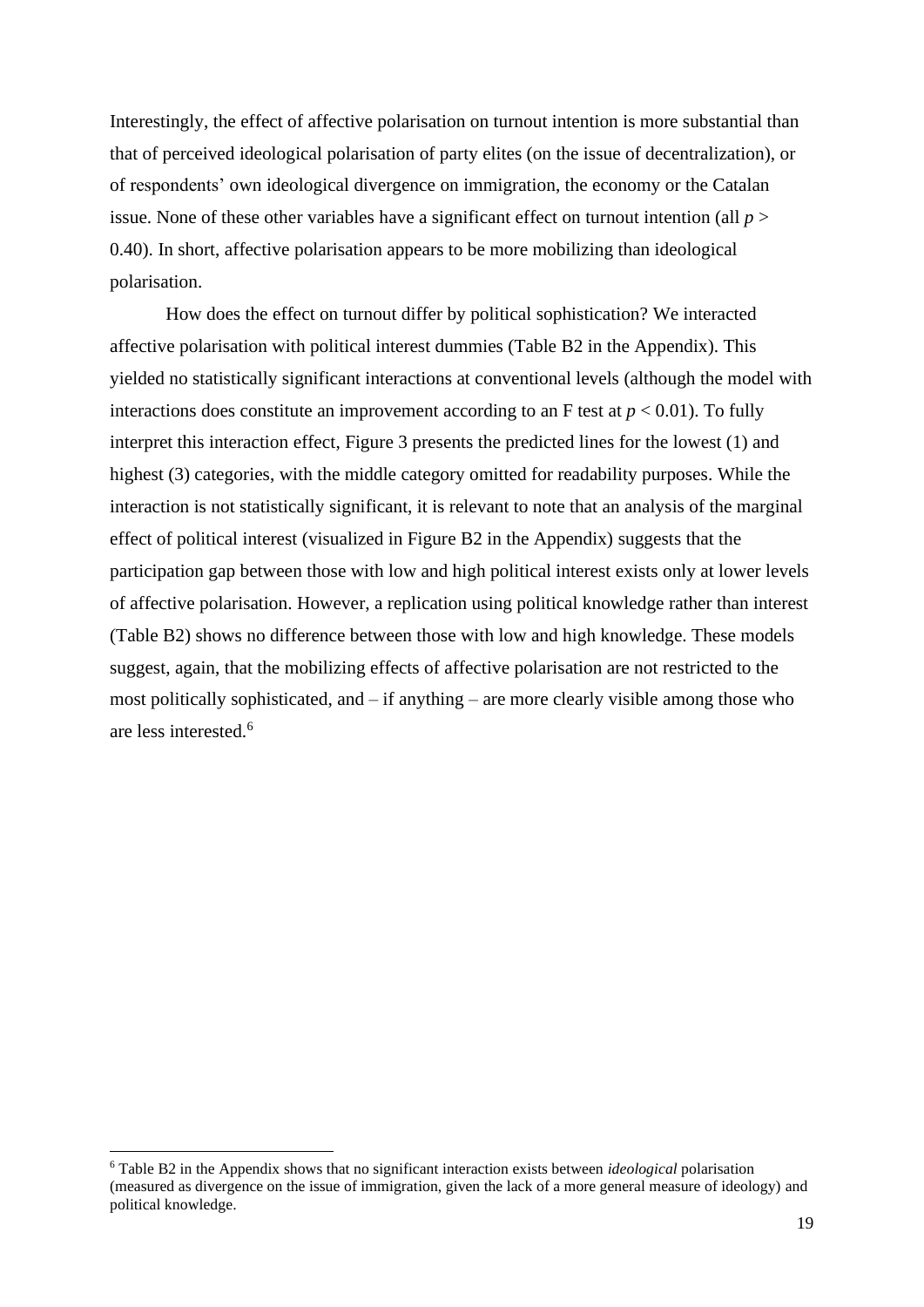



## **Study 3: Panel data in the Netherlands**

The third and final study relies on the Dutch *Longitudinal Internet Studies for the Social sciences* (LISS) panel, which is based on a true probability sample of households drawn from the population register and has been running since  $2007$ .<sup>7</sup> Its respondents regularly answer questions on a range of topics, including a yearly 'Politics and Values' battery. In total, 8205 unique individuals with non-missing observations took part during a part or the whole of the period 2008-2018.<sup>8</sup> Compared to the Spanish E-DEM data, the LISS panel includes more waves, spanning a larger period of time, but at greater intervals (yearly). 50% of the respondents took part (with nonmissing values on the key variables) at least 3 waves, and 75% took part in six waves or more ( $T_{\text{average}} = 3.7$ ). We employ the same lagged dependent variable model as in Study 2. LISS lacks the alternative direct measure of sympathy towards fellow citizens, instead relying (like Study 1 on Germany) on party sympathy measures, and

<sup>7</sup> The LISS panel data were collected by CentERdata (Tilburg University, The Netherlands) through its MESS project funded by the Netherlands Organization for Scientific Research. See www.lissdata.nl.

 $\frac{8}{8}$  69% of the respondents has non-missing responses to the relevant questions for at least 3 waves; 59% for at least 4 waves; and 48% for 5 waves or more (on average 3.4 waves).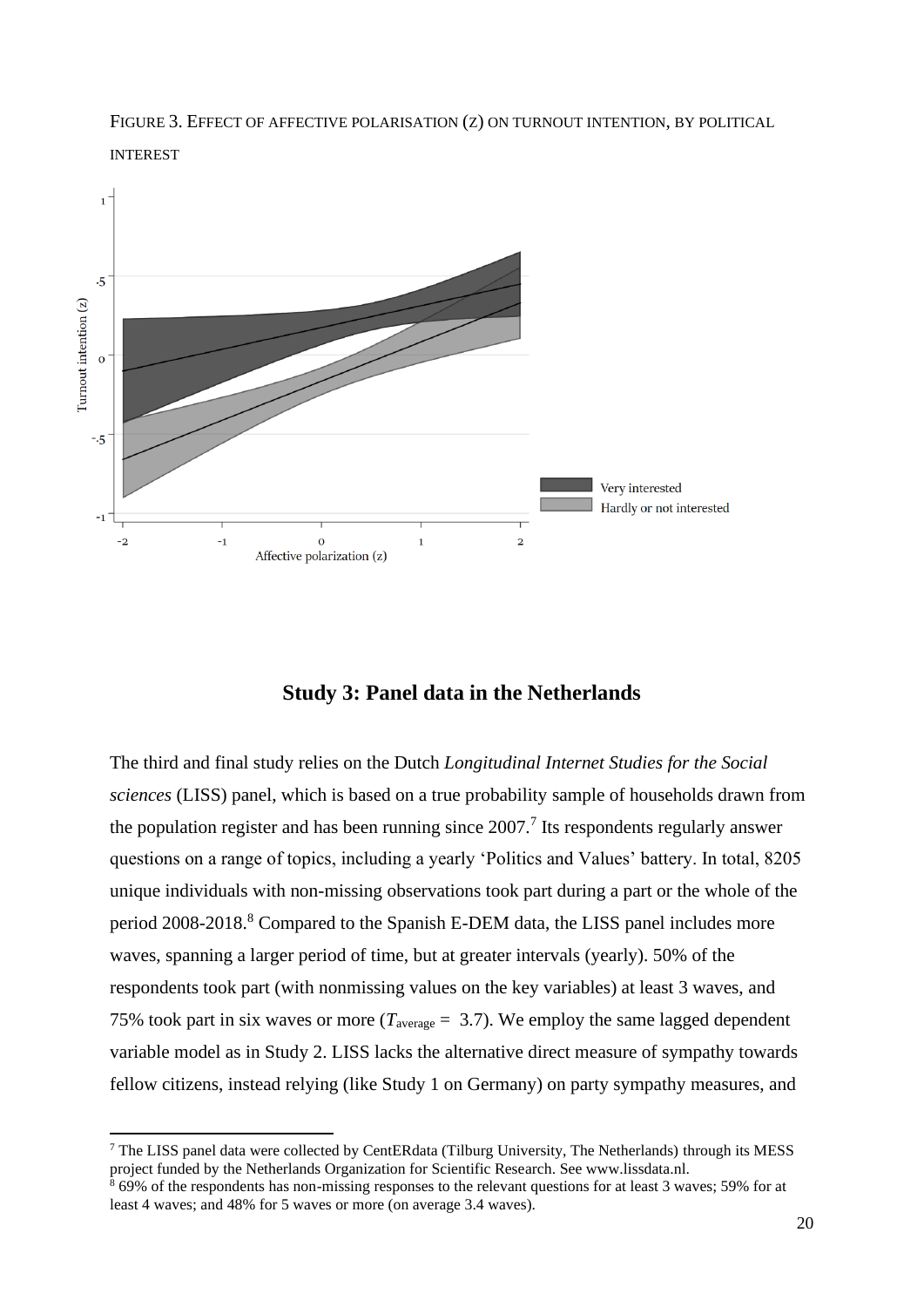again based on Wagner's (2021) unweighted affective polarisation score. Turnout is measured on the basis of a vote choice question ('if elections were held today'), which includes the option 'would not vote'. Inparty sympathy refers to the like-dislike score towards the party the respondent intends to vote for (or, if none was recorded, the maximum score handed out to any party). Political interest is measured in three categories, from 'not at all' to 'very'.

Figure C1 in the Appendix presents the trends in affective polarisation and turnout in the Netherlands since 2007. As in Germany, affective polarisation waxes and wanes, but appears to be relatively high in recent years. Turnout has been on the rise in recent years, too. However, with the limited number of time points the aggregated data cannot provide conclusive evidence. For a more stringent test we therefore now turn to the individual level.

How does the relationship between turnout and affective polarisation play out at the individual level? Table 5 below shows the results of two regressions predicting turnout and affective polarisation (in turn) by both their own and the other's lagged value. Control variables are always included as lags.

TABLE 5. LAGGED DV PANEL REGRESSION PREDICTING (1) TURNOUT AND (2) AFFECTIVE POLARISATION

|                                          | Turnout Affective |
|------------------------------------------|-------------------|
|                                          | polarisation      |
| Lagged turnout                           | $0.153***$        |
| Lagged affective polarisation $0.192***$ |                   |

*Note*: Controlled for lagged dependent variable; political interest (3 categories); ideological divergence on Left-Right; and wave dummies. Random intercepts for respondents. Full table in Table C1 in the Appendix. *Source:* LISS

Similar to Study 1 and 2, the coefficients provide evidence for an effect in both directions. However, replicating the same model using the weighted measure of affective polarisation (Table C3 in the Appendix) turns its effect on turnout insignificant. This suggests that part of the mobilizing effect of affective polarisation reported in Table 5 is attributable to parties that are relatively small. Possibly, this reflects the highly fragmented Dutch party system, which features a plethora of small parties – some of which nevertheless appear to mobilize their opponents despite gaining only a small percentage of the vote. In that respect, a weighted measure might overlook that small parties can have a disproportionally big impact on citizens' perceptions.

Returning to Table 5, while the coefficients present evidence for an effect in both directions, the different specifications (logistic and continuous) preclude any direct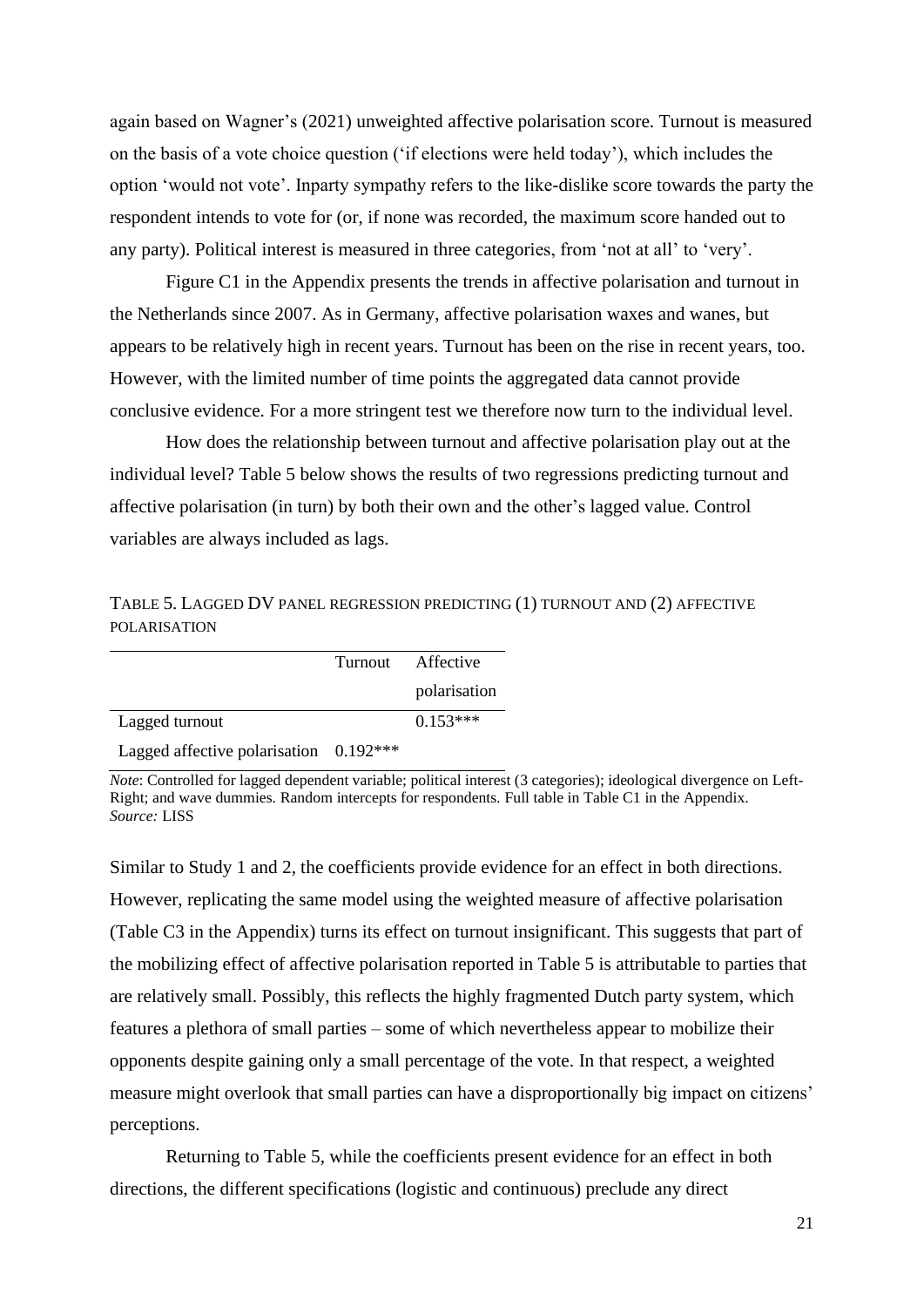comparison of effect size based on the coefficients. To ease the interpretation of the logistic regression, Figure 4 visualizes the effect sizes. An increase of 2 standard deviations in affective polarisation is associated with a subsequent increase in turnout of around a percentage point (which is sizeable given likely ceiling effects). Conversely, aiming to turn out to vote (rather than not) is associated with an increase of 0.15 standard deviations of affective polarisation. Again, turnout and affective polarisation influence each other, and the effect of the latter on the former appears substantially strongest.

How does the effect of affective polarisation compare to ideological polarisation? If we replace the ideology dummies by standardized distance towards the mean left-right position (lagged), its effect is comparable ( $b = 0.17$ ) with that of affective polarisation ( $b =$ 0.18).



#### FIGURE 4. EFFECT OF AP ON TURNOUT (LEFT) AND VICE VERSA (RIGHT)

*Note*: Based on standardized values of affective polarisation. Based on Table C1 in the Appendix.

Finally, we analyze whether these effects differ between the more and less politically sophisticated by interacting affective polarisation with the political interest dummies (see Table C2 in the Appendix). Compared to the effect among those 'very interested', the effect among those 'not interested' is significantly smaller. However, the difference is not very substantial, as the predicted turnout for the three levels of interest (visualized in Figure 5)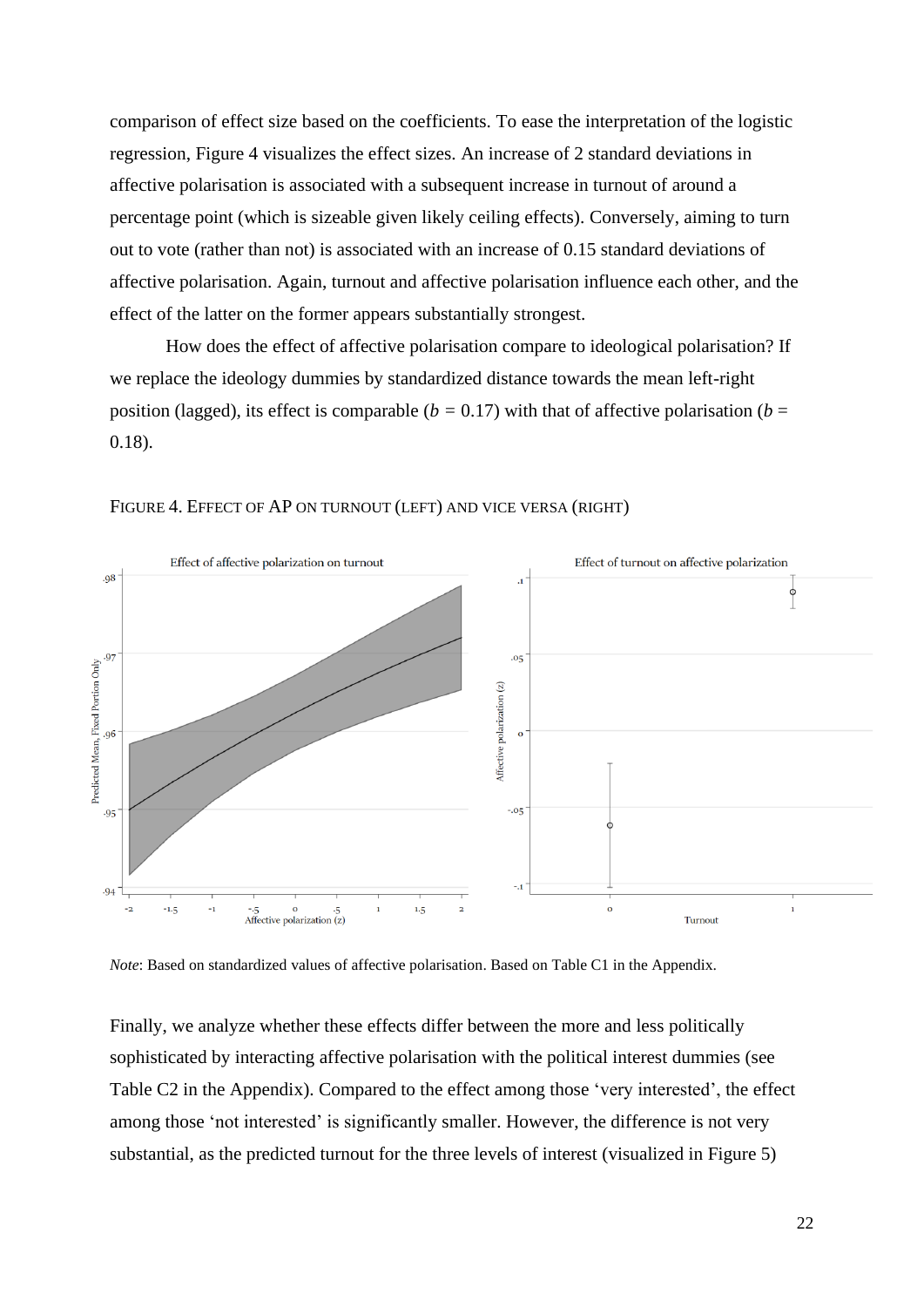shows.<sup>9</sup> Hence, taken together, our studies do not support the notion that the mobilizing effect of affective polarisation is universally restricted to the highly sophisticated, but instead paint a more diverse picture.



FIGURE 5. INTERACTION WITH POLITICAL INTEREST

#### **Conclusions**

While previous studied have established a positive correlation between affective polarisation and turnout using cross-sectional data on the individual level (Ward and Tavits 2019; Wagner 2021), these studies were unable to address the potentially substantial reciprocal effects, among other methodological limitations. In this paper, we therefore analysed three different sources of longitudinal data at the aggregate and individual level, spanning three countries (and up to three decades). Across these sources and specifications – each of them with their own advantages and drawbacks – a coherent picture emerges.

First, the positive correlation between affective polarisation and turnout is confirmed in each of our data sources. Importantly, this is also the case in Study 2 on Spain, where we

<sup>9</sup> Table C2 in the Appendix (model 2) again presents no evidence of an interaction between ideological polarisation and political interest.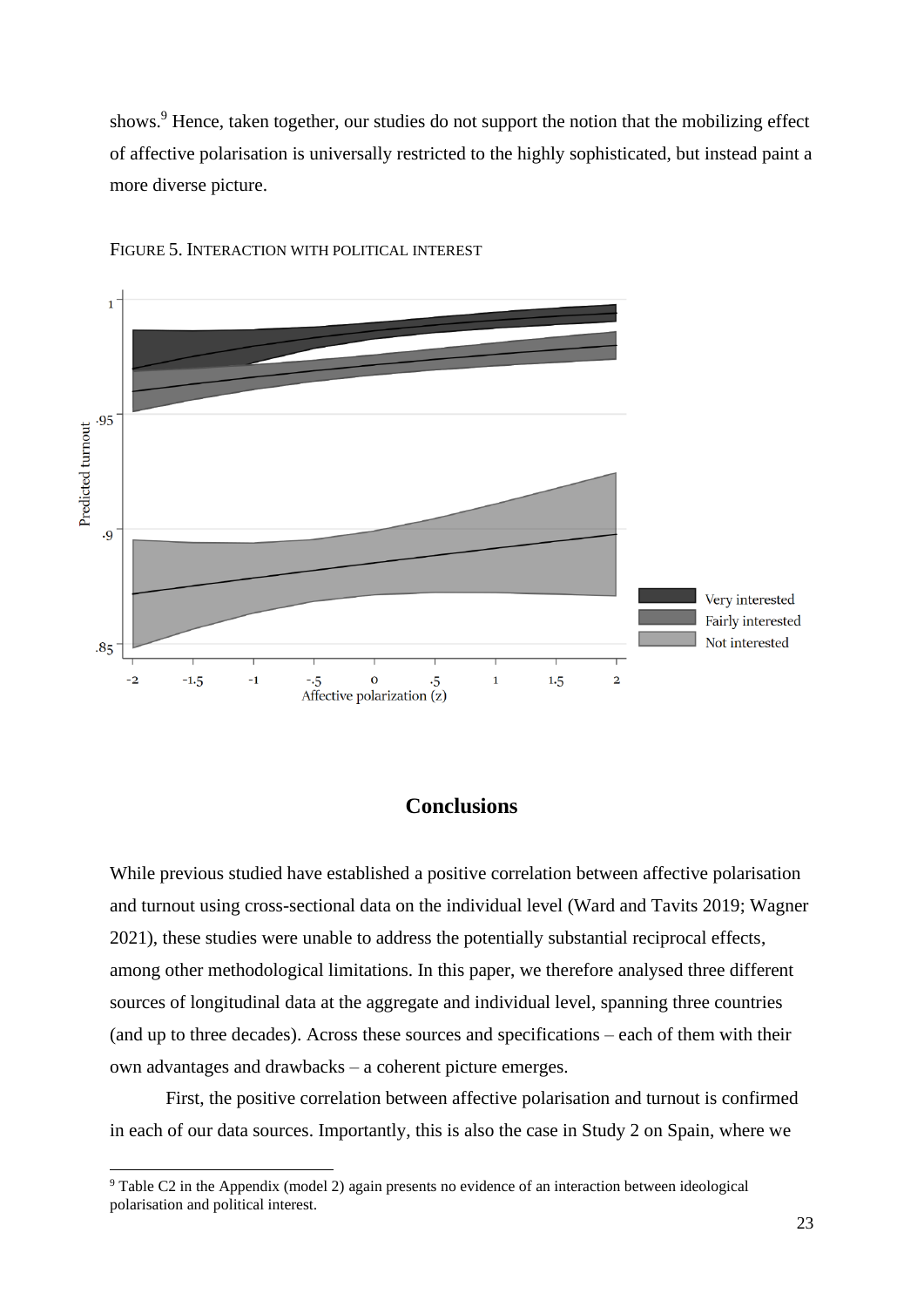use a more direct operationalization of affective polarisation between citizens rather than towards parties. The finding also holds when we measure actual turnout at regional elections in Study 1 in Germany instead of relying on survey self-reports. Descriptively, elections that involve more antipathy towards political opponents also draw bigger crowds to the ballot box.

Second, our exploration of the causal direction behind this correlation suggests that the effects are indeed reciprocal. So, increases in affective polarisation are associated with a subsequent increase in turnout, and vice versa. This means that cross-sectional correlations pick up more than just a causal effect of polarisation even when controlling for confounders. At the same time, across our studies, the effects of affective polarisation on turnout were usually stronger and more robust than the reverse effects, establishing that affective polarisation does have a sizeable mobilizing effect. Moreover, the effect of affective polarisation holds even when controlling for two strong potential confounders, namely (eliteand individual-level) ideological polarisation and positive partisanship.

Third, we found little evidence that the mobilizing effect of affective polarisation was restricted to the most politically sophisticated. In fact, two of the three studies even suggested the opposite: that especially those who are *least* interested in political affairs are mobilized by affective polarisation. Possibly, affective responses to political objects draw in lowinformation voters more easily than do ideological differences between parties, which require more motivation, attention and information to observe and process. It is relevant to note that we found these patterns in the aggregate-level time series in Study 1 and a continuous turnout intention scale in Study 2, which are less vulnerable to ceiling effects. In short, it appears that affective polarisation has the potential to mobilize broad swaths of society, but the exact nature of moderation by sophistication differs between contexts.

Our findings have several implications. First, affective polarisation, while widely associated with nefarious outcomes such as the erosion of democratic norms and the decline of social trust, also has a saving grace in the shape of increased participation. The increased turnout in recent elections in the US and the UK plausibly testifies that heated political debates draw citizens to the ballot box. This finding implies that group loyalties and intergroup conflict play an important role in getting people to vote.

However, the question remains whether this is categorically good news for the health of democracies. Affective polarisation's boost to turnout appears to reflect negative partisanship (Medeiros & Noel 2014), as voters focus on keeping the enemies out rather than on having their vision of society represented. The resulting incumbent is then perhaps chosen less for their programme but rather for who they are *not*. This has unwelcome implications for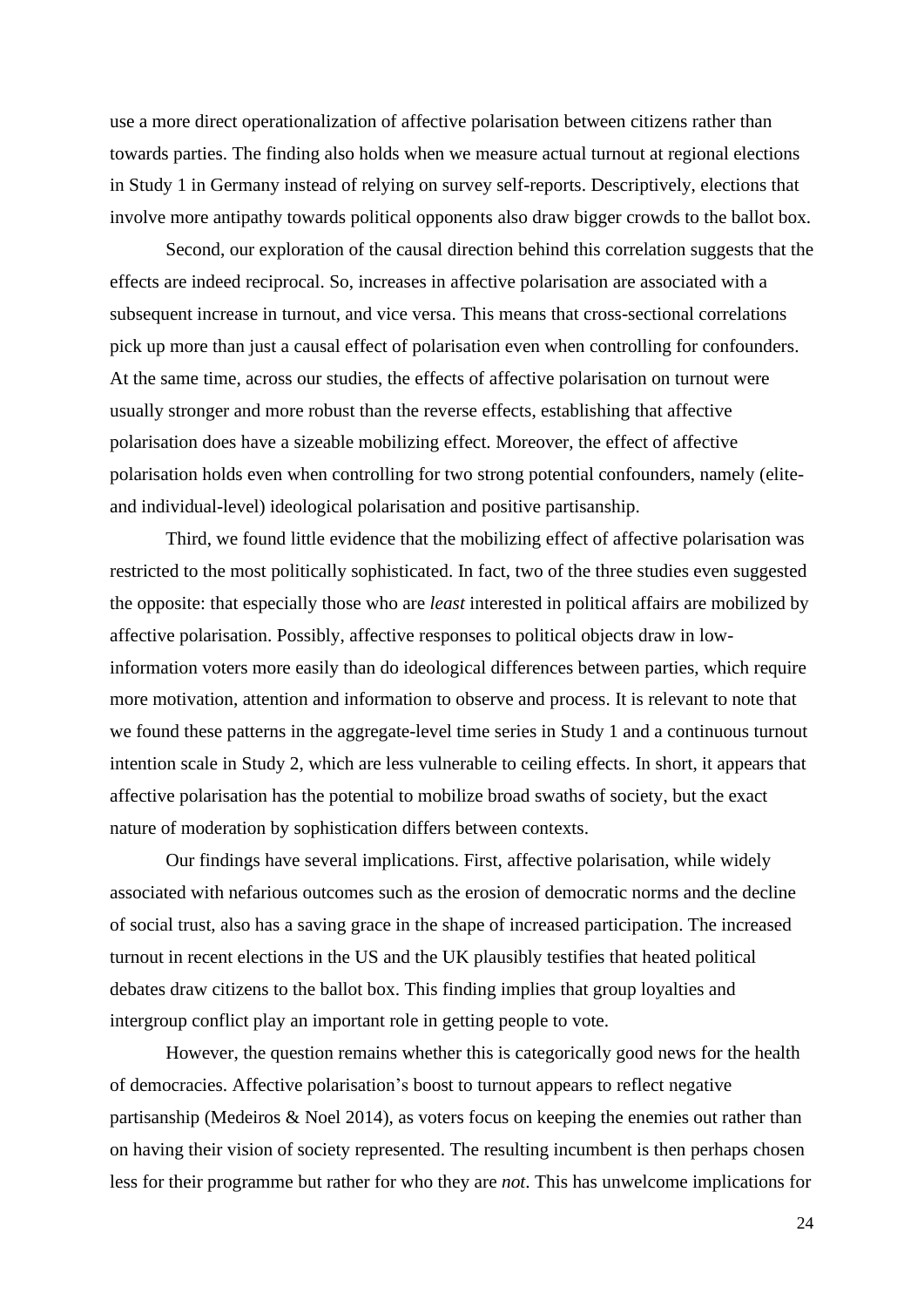accountability and representation, as electoral support becomes a negative rather than a positive endorsement of parties.

Second, the fact that mobilization due to affective polarisation is equal across the board, and perhaps even amplified among the least politically interested, contains the opportunity to bridge participation gaps. Politics as an intergroup conflict is likely less cognitively demanding. In that sense, it is more inclusive than ideological or issue-based political competition. Past declines in turnout have usually been driven particularly by a drop among the least educated and least interested (Gallego 2009). A stabilization or reverse in this trend due to ongoing affective polarisation might be seen as welcome, although – as noted above – it is an open question whether participation driven (mostly) by affective polarisation alone is meaningful from a normative standpoint. To the extent that affective polarisation leads to differential mobilization between groups, this also means, very concretely, that elections held under high levels of affective polarisation will yield substantively different outcomes than those held under low levels. Future research could shed light on other groups that are especially drawn to the ballot box through affective polarisation.

Third, the reciprocal relationship between turnout and affective polarisation suggests the possibility of a spiralling effect. As societies get polarized, they draw more citizens into participating into politics, which in turn polarizes them further against political opponents, and so on. In that case both affective polarisation and turnout might increase, even if remedies for some of the exogenous causes of affective polarisation (such as the high-choice media environment or negative campaigning) were to be found. This naturally raises the question of how a spiral of polarisation and participation can be broken. Perhaps periods of reduced salience of political competition are important in lowering the temperature of political debates (Hernandez et al. 2021).

Our findings also call for follow-up research. First, research should examine the effect of affective polarisation on other types of participation such as joining a protest or contacting politicians. For instance, affective polarisation may increase citizens' willingness to engage in public forms of participation. Studying participation more broadly may also lend itself better to experimental research than turnout. Second, our studies could not provide evidence on the mechanisms that link affective polarisation to increased turnout. Affective polarisation may strengthen relevant negative emotions such as anger and fear (Valentino et al. 2011), provide expressive motivations (Huddy et al. 2015) and increase the perceived stakes of elections (Franklin 2004). Third, only parts of our three studies controlled for party-level ideological polarisation, so future work should examine in more detail the comparative impact of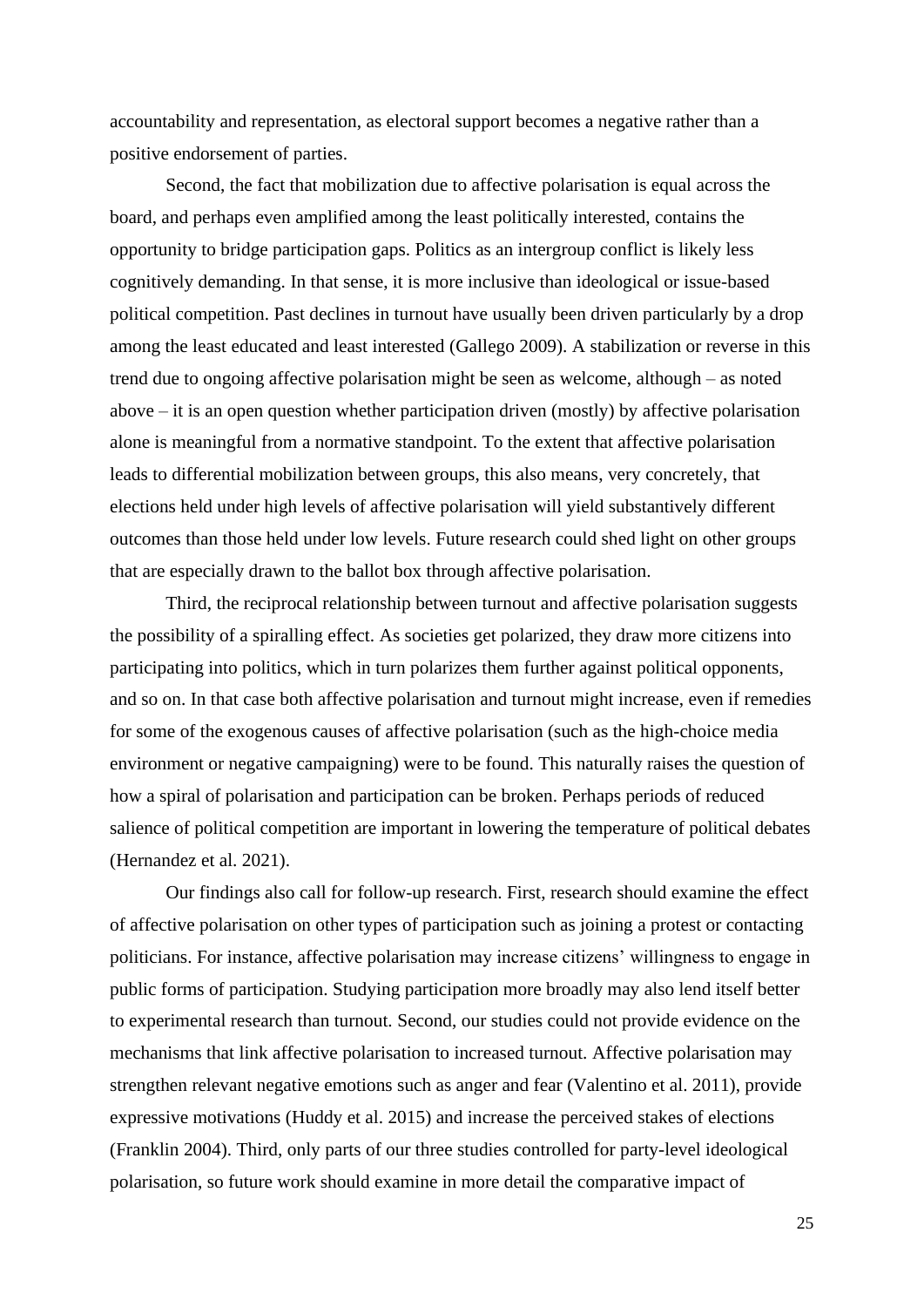affective and (actual or perceived) ideological polarisation. Finally, there is a need for additional research on the ways in which lower and higher sophisticated citizens relate to affective polarisation. The reasons why affective polarisation mobilizes may differ for those with low and high sophistication. Here, we should study how affective polarisation in turn shapes satisfaction with the functioning of democracy and its institutions, perhaps via participation in elections that shape political outcomes.

#### **Acknowledgements**

We want to thank the anonymous reviewers of West European Politics. This work was supported by the Dutch Research Council (016.Veni.195.159).

## **References**

- Abramowitz, Alan I. (2010). *The Disappearing Center*. Yale University Press.
- Abramowitz, Alan I., & Kyle L. Saunders, (2008). Is Polarization A Myth?. *The Journal Of Politics*, *70*(2), 542-555.
- Abramowitz, Alan I., & Walter J. Stone, (2006). The Bush Effect: Polarization, Turnout, And Activism in rhe 2004 Presidential Election. *Presidential Studies Quarterly*, *36*(2), 141-154.
- Adams, James, & Samuel Merrill III (2003). Voter Turnout And Candidate Strategies in American Elections. *The Journal Of Politics*, *65*(1), 161-189.
- Adams, James, Jay Dow, and Samuel Merrill III. (forthcoming). "The Political Consequences of Alienation-Based and Indifference-Based Voter Abstention: Applications to Presidential Elections." Political Behavior.
- Béjar, Sergio, Juan A. Moraes, & Santiago López-Cariboni (2020). Elite Polarisation and Voting Turnout in Latin America, 1993–2010. *Journal Of Elections, Public Opinion And Parties*, *30*(1), 1-21.
- Kenneth Benoit, Thomas Bräuninger, & Marc Debus (2009). Challenges for Estimating Policy Preferences: Announcing an Open Access Archive of Political Documents. *German Politics* 18(3): 440-453.
- André Blais & Agnieszka Dobrzynska (1998). Turnout in Electoral Democracies. *European Journal Of Political Research*, *33*(2), 239-261.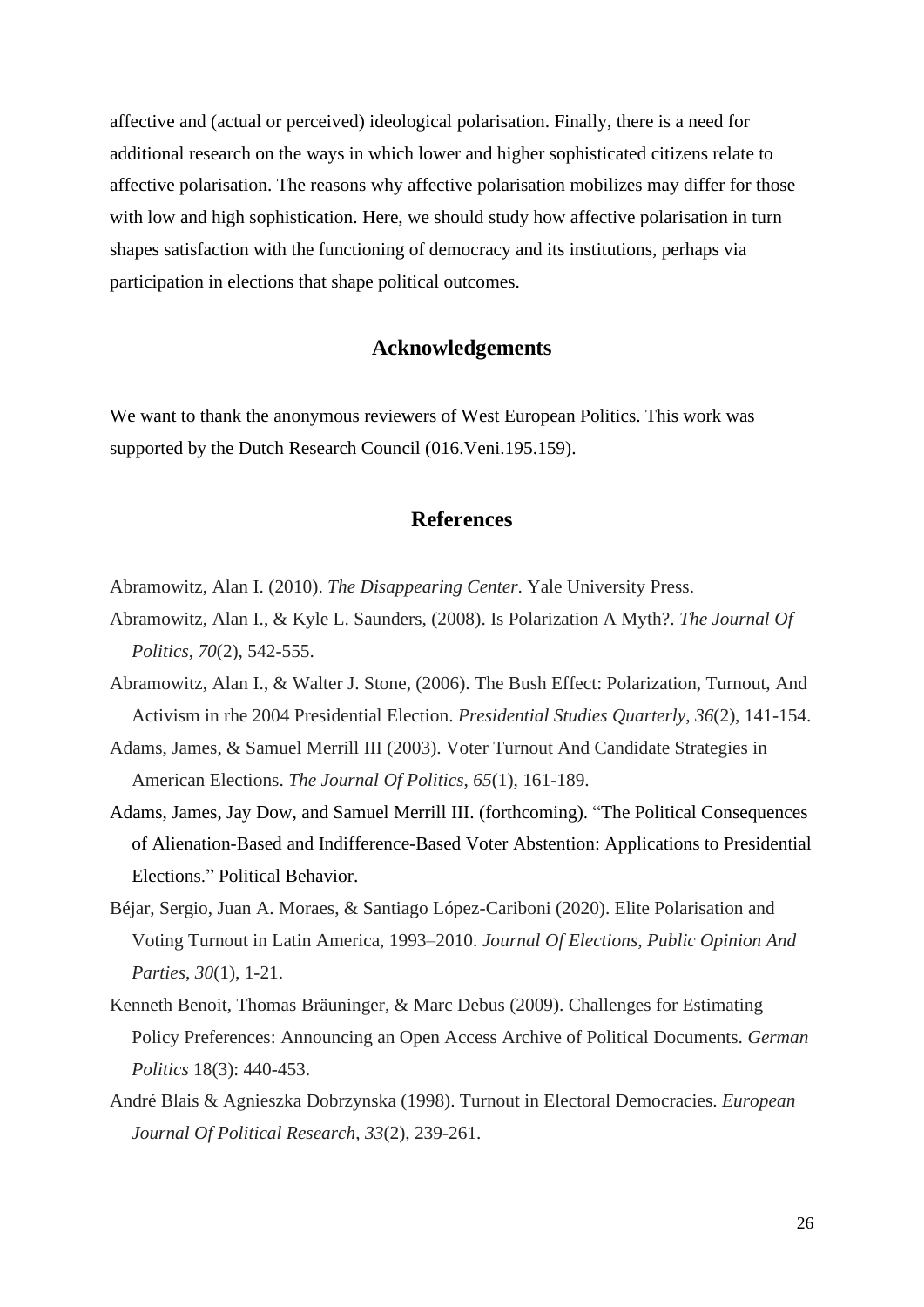- André Blais, Shane Singh & Delia Dumitrescu (2014). Political Institutions, Perceptions of Representation, and the Turnout Decision. In J. Thomassen (Ed.), *Elections and Democracy: Representation and Accountability* (Pp. 99–112). Oxford University Press.
- Borbáth, Enre, Swen Hutter & Arndt Leininger (2022, in this issue). Polarisation and participation in Western Europe. *West European Politics*.
- Braconnier, Céline, Jean-Yves Dormagen & Vincent Pons (2017). Voter Registration Costs and Disenfranchisement: Experimental Evidence from France. *American Political Science Review*, *111*(3), 584-604.
- Callander, Steven & Catherine H. Wilson (2007). Turnout, Polarisation, and Duverger's Law. *The Journal of Politics*, *69*(4), 1047-1056.
- Campbell, Angus, Philip E. Converse, Warren E. Miller & Donald E. Stokes (1980). *The American Voter*. University Of Chicago Press.
- Claassen, Christopher (2016). Group Entitlement, Anger and Participation in Intergroup Violence. *British Journal Of Political Science*, *46*(1), 127-148.
- Crepaz, Markus M.L. (1990). The Impact of Party Polarisation and Postmaterialism on Voter Turnout: A Comparative Study of 16 Industrial Democracies. *European Journal Of Political Research*, *18*(2), 183-205.
- Crepaz, Markus M.L., Jonathan Polk, Ryan Bakker & Shane P. Singh (2014). Trust Matters: The Impact of Ingroup and Outgroup Trust on Nativism and Civicness. *Social Science Quarterly*, *95*(4), 938-959.
- Dalton, Russell (2020). The Representation Gap and Political Sophistication: A Contrarian Perspective. *Comparative Political Studies*.
- Dalton, Russell (2008). The Quantity and the Quality Of Party Systems: Party System Polarisation, its Measurement, and its Consequences. *Comparative Political Studies*, *41*(7), 899-920.
- Dassonneville, Ruth & Samih Çakır (2021). Party System Polarisation and Electoral Behavior, *Oxford Research Encyclopedia Of Politics.* Doi: .1093/Acrefore/9780190228637.013.1979
- Diermeier, Daniel & Christoper Li (2019). Partisan Affect and Elite Polarisation. *The American Political Science Review*, *113*(1), 277-281.
- Dinas, Elias (2014). Does Choice Bring Loyalty? Electoral Participation and the Development of Party Identification. *American Journal Of Political Science*, *58*(2), 449-465.
- Downs, Anthony. (1957). An Economic Theory of Democracy. Harper, New York.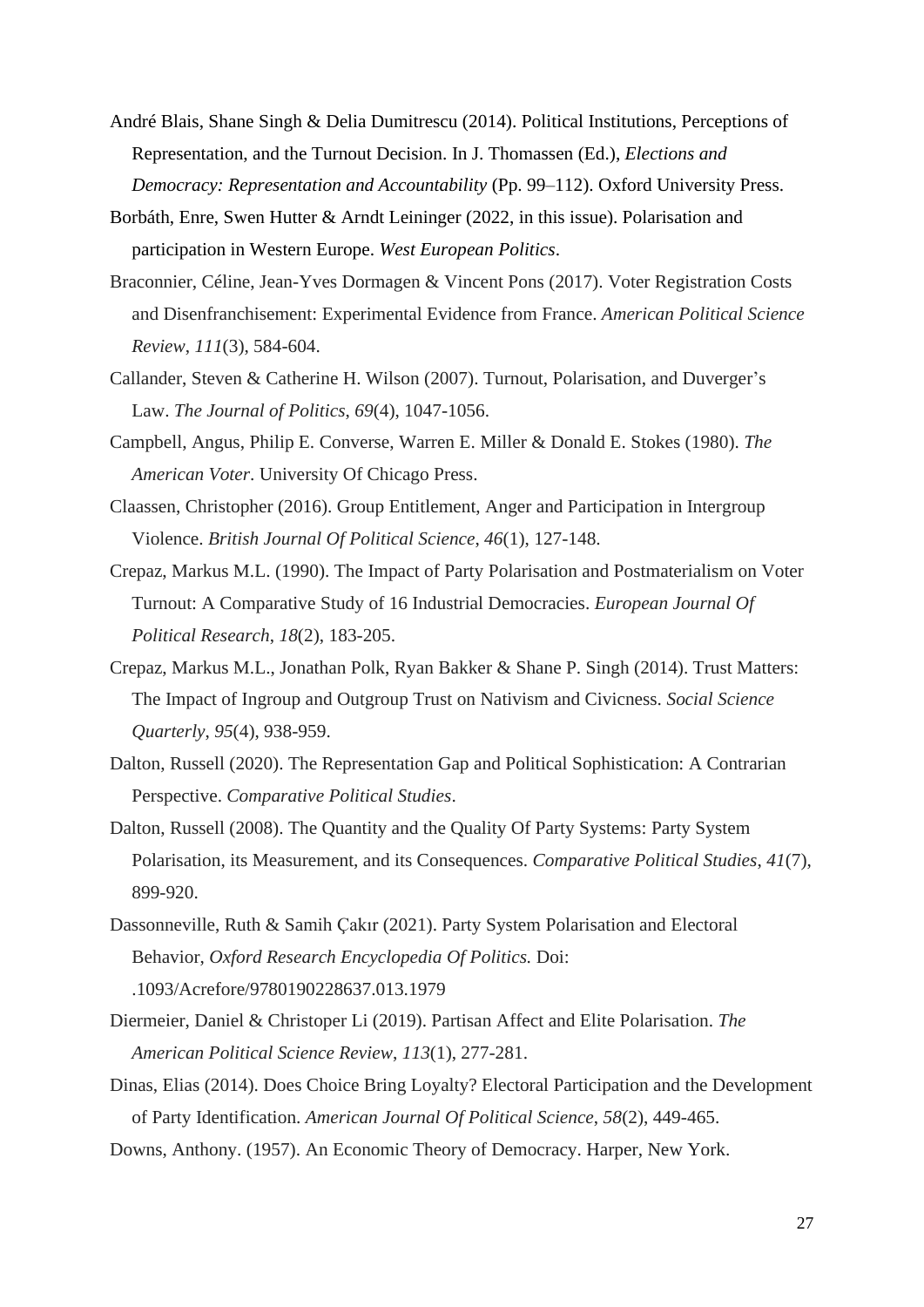- Druckman, James & Matthew Levendusky (2019). What Do We Measure When We Measure Affective Polarisation?. *Public Opinion Quarterly*, *83*(1), 114-122.
- Edlin, Aaron, Andrew Gelman & Noah Kaplan (2007). Voting As A Rational Choice: Why and How People Vote to Improve the Well-Being of Others. *Rationality And Society*, *19*(3), 293-314.
- Enders, Adam M. & Miles T. Armaly (2019). The Differential Effects of Actual and Perceived Polarisation. *Political Behavior*, *41*(3), 815-839.
- Fiorina, Morris P., Samuel A. Abrams & Jeremy C. Pope (2008). Polarisation in The American Public: Misconceptions and Misreadings. *Journal of Politics*, *70*(2), 556–560.
- Franklin, Mark N. (2004). *Voter Turnout and the Dynamics of Electoral Competition in Established Democracies Since 1945*. Cambridge University Press.
- Geys, Benny (2006). Explaining Voter Turnout: A Review of Aggregate-Level Research. *Electoral Studies*, *25*(4), 637-663.
- Gidron, Noam, James Adams & Will Horne (2020). *American Affective Polarisation in Comparative Perspective*. Cambridge University Press.
- Greene, Steven (2004). Social Identity Theory and Party Identification. *Social Science Quarterly*, *85*(1), 136-153.
- Gross, Martin & Marc Debus (2018). Does EU Regional Policy Increase Parties' Support for European Integration?, *West European Politics* 41 (3): 594-614.
- Helbling, Marc & Sebastian Jungkunz (2020). Social Divides in the Age of Globalization. *West European Politics*, *43*(6), 1187-1210.
- Hernandez, Enrique, Eva Anduiza & Guillem Rico (2021). Affective Polarisation and the Salience of Elections. *Electoral Studies*.
- Hetherington, Marc J. (2008). Turned Off or Turned On? How Polarisation Affects Political Engagement. *Red And Blue Nation*, *2*, 1-33.
- Holbein, John B. & Marcos A. Rangel (2020). Does Voting Have Upstream And Downstream Consequences? Regression Discontinuity Tests of the Transformative Voting Hypothesis. *The Journal Of Politics*, *82*(4), 1196-1216.
- Holbein, John B., Marcos A. Rangel, Raeal Moore & Michelle Croft (2021). Is Voting Transformative? Expanding and Meta-Analyzing the Evidence. *Political Behavior*.
- Huddy, Leonie, Lilliana Mason & Lene Aarøe (2015). Expressive Partisanship: Campaign Involvement, Political Emotion, and Partisan Identity. *American Political Science Review*, 1-17.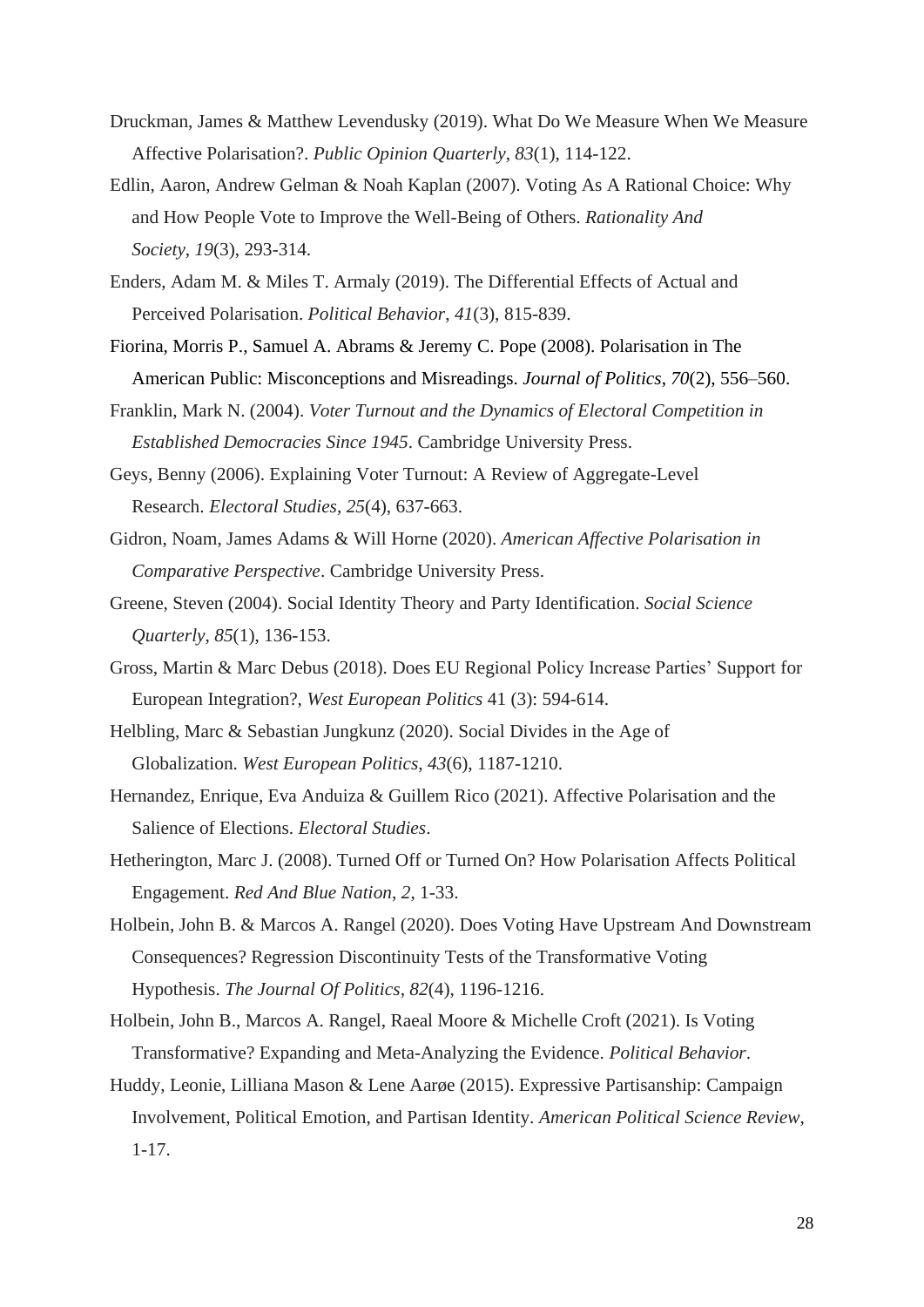- Iyengar, Shanto, Yphtach Lelkes, Matthew Levendusky, Neil Malhotra & Sean J. Westwood (2019). The Origins and Consequences of Affective Polarisation in The United States. *Annual Review of Political Science*, *22*, 129-146.
- Iyengar, Shanto, Sood, Gaurav & Yphtach Lelkes (2012). Affect, Not Ideology: A Social Identity Perspective on Polarisation. *Public Opinion Quarterly*, *76*(3), 405-431.
- Jones, Philip Edward, Lindsay H. Hoffman, & Dannagal G. Young (2013). Online Emotional Appeals and Political Participation: The Effect of Candidate Affect on Mass Behavior. *New Media & Society*, *15*(7), 1132-1150.
- Lachat, Romain (2008). The Impact of Party Polarisation on Ideological Voting. *Electoral Studies*, *27*(4), 687-698.
- Lachat, Romain (2015). The Role of Party Identification in Spatial Models Of Voting Choice. *Political Science Research and Methods*, *3*(3), 641-658.
- Medeiros, Mike, & Alain Noël (2014). The Forgotten Side of Partisanship: Negative Party Identification in Four Anglo-American Democracies. *Comparative Political Studies*, *47*(7), 1022-1046.
- Meredith, Marc (2009). Persistence in Political Participation. *Quarterly Journal of Political Science*, *4*(3), 187-209.
- Moral, Mert (2017). The Bipolar Voter: On the Effects of Actual and Perceived Party Polarisation on Voter Turnout in European Multiparty Democracies. *Political Behavior*, *39*(4), 935-965.
- Moral, Mert & Andrei Zhirnov (2018). Issue Voting as A Constrained Choice Problem. *American Journal Of Political Science*, *62*(2), 280-295.
- Mullainathan, Sendhil & Ebonya Washington (2009). Sticking With Your Vote: Cognitive Dissonance And Political Attitudes. *American Economic Journal: Applied Economics*, *1*(1), 86-111.
- Murias Muñoz, Maria & Bonnie M. Meguid (2021) Does Party Polarisation Mobilize or De-Mobilize Voters? The Answer Depends on Where Voters Stand, *Electoral Studies*.
- Nemčok, Miroslav, Constantin Manuel Bosancianu, Olga Leshchenko & Alena Kluknavská (2022, in this issue). Softening the Corrective Effect of Populism: How Populist Parties Increase Political Interest, Not Turnout, among Individuals. *West European Politics*.
- Orr, Lilla V. & Gregory A. Huber (2020). The Policy Basis of Measured Partisan Animosity in The United States. *American Journal of Political Science*, *64*(3), 569-586.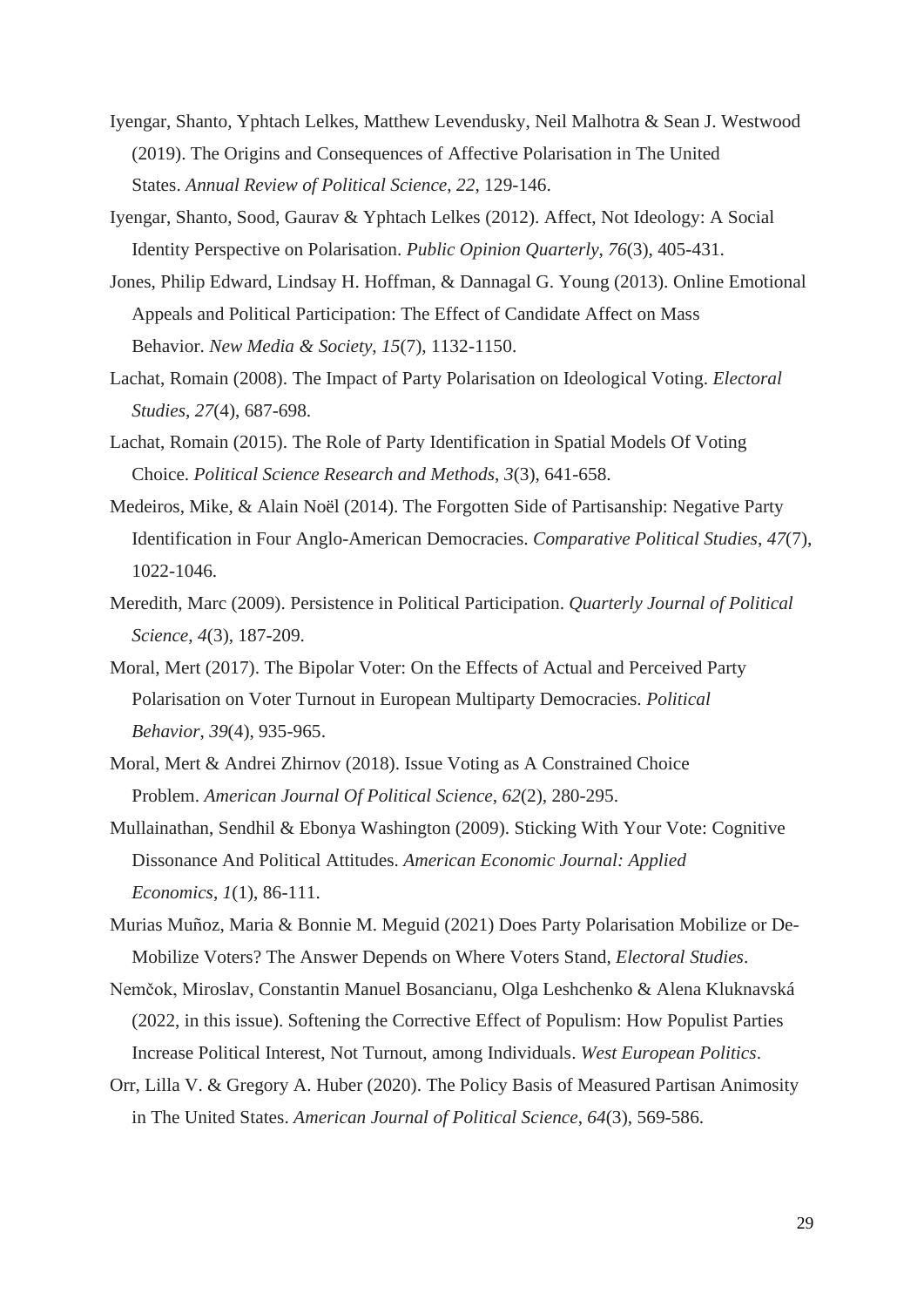- Reiljan, Andres (2020). 'Fear And Loathing Across Party Lines' (also) in Europe: Affective Polarisation in European Party Systems. *European Journal Of Political Research*, *59*(2), 376-396.
- Riker, William H. & Peter C. Ordeshook (1968). A Theory of The Calculus of Voting. *American Political Science Review*, *62*(1), 25-42.
- Rogowski, Jon C. (2014). Electoral Choice, Ideological Conflict, and Political Participation. *American Journal Of Political Science*, *58*(2), 479-494.
- Rogowski, Jon C. & Joseph L. Sutherland (2016). How Ideology Fuels Affective Polarisation. *Political Behavior*, *38*(2), 485-508.
- Sciarini, Pascal & Andreas C. Goldberg (2016). Turnout Bias in Postelection Surveys: Political Involvement, Survey Participation, and Vote Overreporting. *Journal Of Survey Statistics And Methodology*, *4*(1), 110-137.
- Smets, Kaat & Carolien Van Ham (2013). The Embarrassment of Riches? A Meta-Analysis of Individual-Level Research on Voter Turnout. *Electoral Studies*, *32*(2), 344-359.
- Steiner, Nils D. & Christian W. Martin (2012). Economic Integration, Party Polarisation and Electoral Turnout. *West European Politics*, *35*(2), 238-265.
- Torcal, Mariano, Andrés Santana, Emily Carty & Josep Maria Comellas (2020). Political and Affective Polarisation in a Democracy in Crisis: The E-Dem Panel Survey Dataset (Spain, 2018–2019). *Data In Brief*, *32*.
- Valentino, Nicholas A., & Fabian G. Neuner (2017). Why The Sky Didn't Fall: Mobilizing Anger in Reaction To Voter ID Laws. *Political Psychology*, *38*(2), 331-350.
- Valentino, Nicholas A., Ted Brader, Eric W. Groenendyk, Krysha Gregorowicz & Vincent L. Hutchings (2011). Election Night's Alright For Fighting: The Role of Emotions in Political Participation. *The Journal of Politics*, *73*(1), 156-170.
- Wagner, Markus (2021). Affective Polarisation in Multiparty Systems. *Electoral Studies, 69*.
- Ward, Dalton G. & Margit Tavits (2019). How Partisan Affect Shapes Citizens' Perception of the Political World. *Electoral Studies*, *60.*
- Weitz-Shapiro, Rebecca & Matthew S. Winters (2017). Can Citizens Discern? Information Credibility, Political Sophistication, and The Punishment of Corruption in Brazil. *The Journal Of Politics*, *79*(1), 60-74.
- Westfall, Jacob, John R. Leaf Van Boven, John R. Chambers & Charles M. Judd (2015). Perceiving Political Polarization in The United States: Party Identity Strength and Attitude Extremity Exacerbate the Perceived Partisan Divide. *Perspectives on Psychological Science*, *10*(2), 145–158.